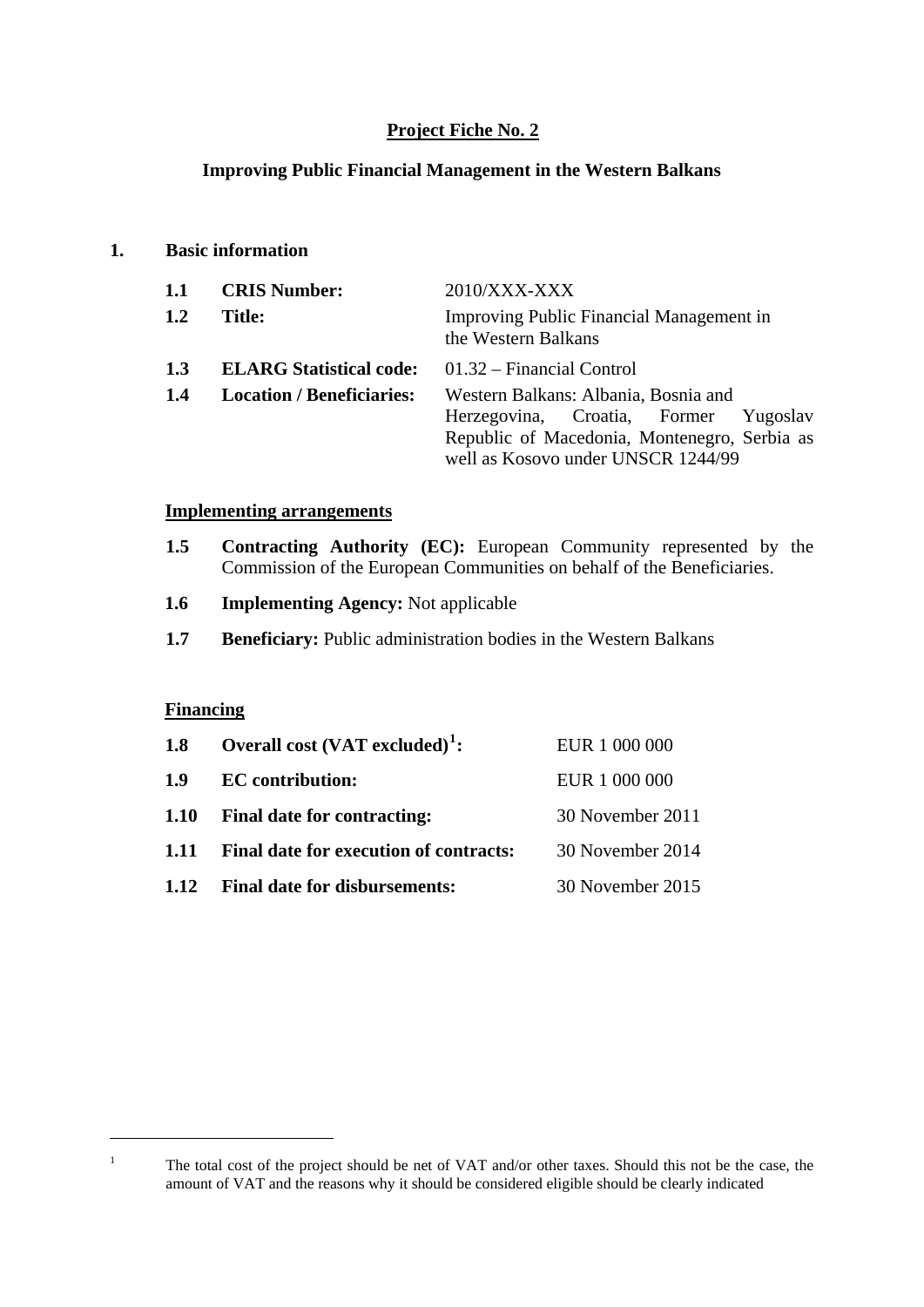## **2. Overall Objective and Project Purpose**

## **2.1 Overall Objective**

To achieve better use of resources within countries and improve accountability and transparency of public funds by improving public financial management in Western Balkans economies.

## **2.2 Project purpose**

To provide a platform for systematic improvement of public financial management across the Western Balkans through coordinated action by donors, using a common diagnostic and analytical framework (PEFA methodology)<sup>[2](#page-1-0)</sup> to guide intervention and encourage cooperation and dialogue between Beneficiaries.

## **2.3 Link with AP / NPAA / EP / SAA**[3](#page-1-1)

Communication from the Commission on the "Enlargement Strategy and Main Challenges 2008-2009" mentions the importance of administrative capacity and good governance as being a crucial aspect in fulfilling the Copenhagen membership criterion on the ability to take on the obligations of membership.

## **2.4 Link with MIPD**

The Multi-beneficiary MIPD 2009-2011 (Section 2.3.1.1.1)<sup>[4](#page-1-2)</sup> foresees support for the strengthening of public administrations' capacities to implement efficient and effective reforms and foster democratic accountability (including public finance management), professionalism and integrity within the Beneficiaries' institutions.

## **2.5 Link with National Development Plans**

## *Albania*

Albania has established an integrated planning system to draw together planning arrangements within the country. Aligned to this, the government has made significant progress in public financial management reform. Important amongst recent developments has been the introduction of a revised Budget System Law in 2008. This law updated the 2002 Law. A new Medium Term Budget Programme has been introduced and submitted to Parliament. Other enhancements of the legal framework for public financial management include public debt and procurement.

Gaps remain despite the improvements made and capacity is low in many areas of recent legislative and institutional change. The areas that appear to be most in need of further attention include internal financial control and audit, treasury system, financial

1

<span id="page-1-0"></span><sup>&</sup>lt;sup>2</sup> PEFA (Public Expenditure and Financial Accountability) is a partnership between the European Commission, the World Bank and other donors aiming to support integrated and harmonised approaches to assessment and reform in the field of public expenditure, procurement and financial accountability.

<span id="page-1-1"></span> $A^3$  AP = Accession Partnership; NPAA = National Programme for the Adoption of the Acquis (for Candidates), National Action Plan (for Potential Candidates); EP= European Partnership; SAA = Stabilisation and Association Agreement

<span id="page-1-2"></span> $4$  Com (2009) 4518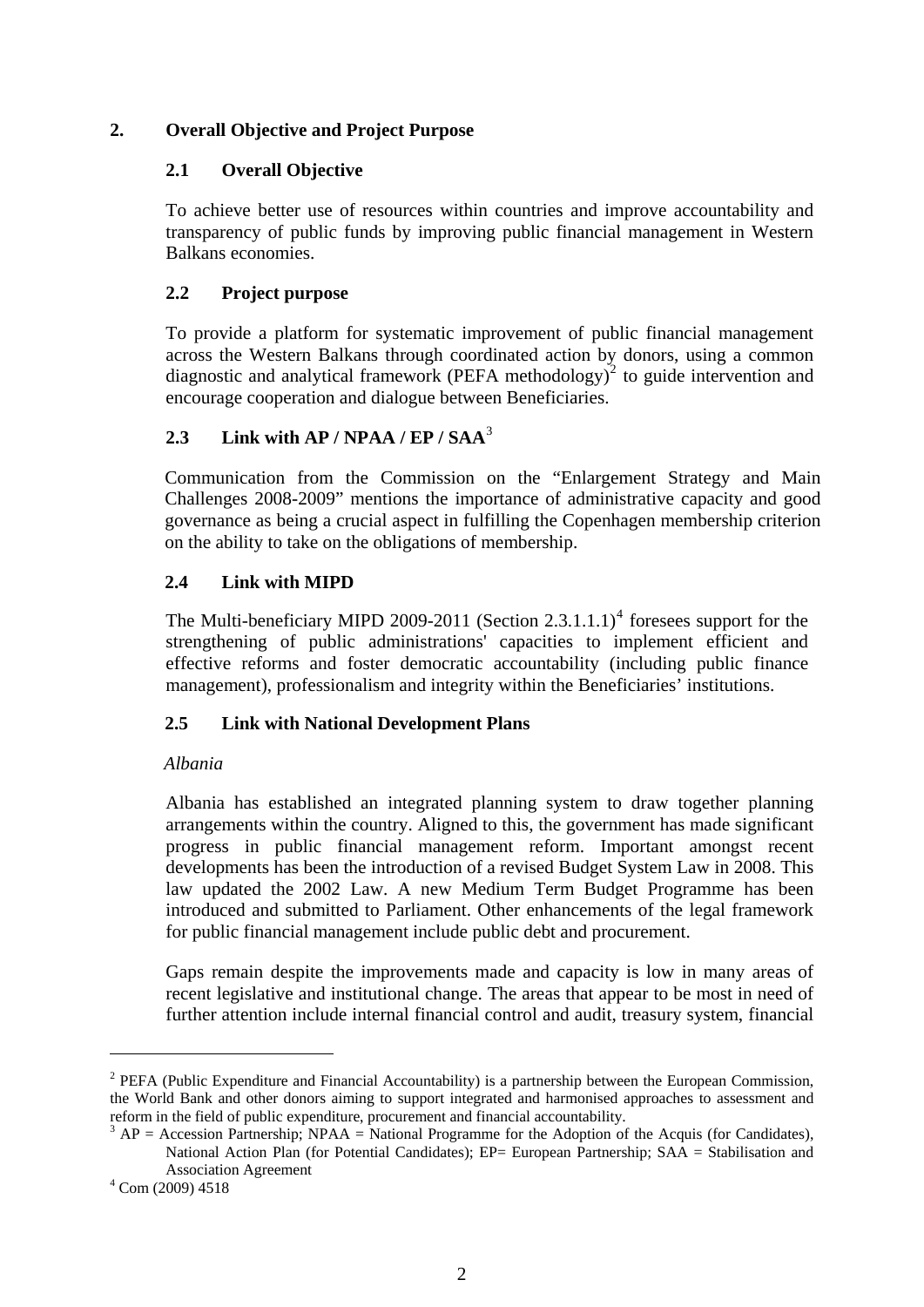reporting, procurement, external audit, involvement of parliament and comprehensiveness of the budget.

#### *Bosnia and Herzegovina*

Public financial management has been important to the government, with the passage of essential legislation (e.g. procurement and audit), particularly adoption of the law on the Fiscal Council which provides a basis for a coordinated approach across entities on fiscal policy but otherwise practical improvements have been limited. There remain substantial weaknesses in the area of auditing and financial reporting and capability for budget planning and analysis are quite low and limit the scope for rapid improvement in public financial management.

#### *Croatia*

Croatia has made considerable progress on public financial management across a wide range of areas of budget preparation and execution, treasury systems and reporting, internal controls and audit. The recent changes to budget legislation and the adoption of a Treasury reform strategy will lead to further strengthening.

Important areas still needing attention include improving the integration of extrabudgetary funds into budgeting and reporting, strengthening the medium term fiscal framework and improvements to parliamentary oversight arrangements.

Croatia has never been subject to a PEFA review. The last major diagnostic assessment of public financial management status was in 2004 using the Country Financial Accountability Assessment framework (which preceded the PEFA approach).

#### *The former Yugoslav Republic of Macedonia*

The government has placed considerable emphasis on improving public financial management, for example, audit, financial system, budgeting, Public Internal Financial Control (PIFC) and internal audit, and procurement.

There remains scope for further improvement across the spectrum of indicators, particularly in relation to procurement, internal and external audit, internal financial control and accounting and reporting. Improvements could also be achieved in oversight and scrutiny of budget and financial information by the parliament.

#### *Montenegro*

Montenegro has made it a priority of the government to improve public financial management, and has made considerable progress on improving the taxation framework, the Treasury system and external audit.

A PEFA review recently completed identifies areas for further improvement include budget preparation and medium term planning, internal audit and control, comprehensiveness of reporting, budget execution and commitment controls.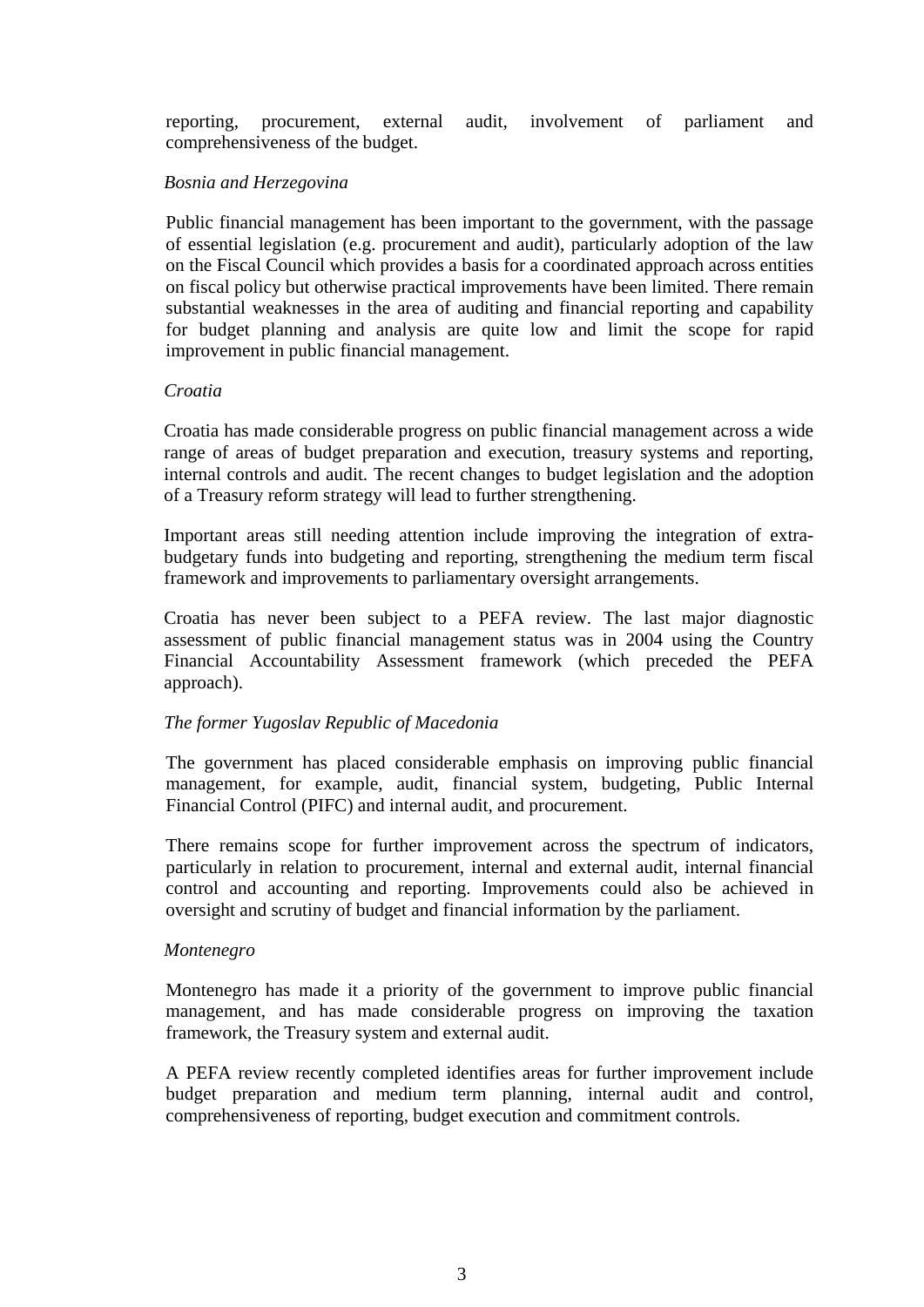#### *Serbia*

Serbia has introduced some significant reform initiatives in recent years, particularly the establishment of a State Audit Institution (SAI) in 2007 and introduction of a new central Treasury system that is integrated with the central payments system. The introduction of a new Budget System Law in July 2009 incorporates improvements in expanded requirements for transparency of budget policy and reports, medium term expenditure plans, internal audit and internal financial control, accounting and fiscal reporting harmonisation with international standards, debt management and programme based budgeting.

The improvements, even when fully implemented, will not address all of the weaknesses of the financial management system; in particular the SAI has not completed any audits since it was established and the Treasury system only applies to direct budget Beneficiaries, so a large proportion of spending continues to be executed outside the Treasury system.

#### *Kosovo*

The government of Kosovo has placed considerable emphasis on public financial management through preparations for the 2008 donor conference with the preparation of a medium term expenditure strategy. A range of other important donor-led initiatives have resulted in establishing a highly effective central Treasury system, a public investment planning framework, significant steps in the establishment of internal audit arrangements and improved public procurement arrangements.

The government recognises that there remain considerable challenges in the area of public financial management reform and have instigated their own PEFA review, completed in mid-2009, which will form the basis for developing a public financial management reform action plan. The action plan is expected to be completed by September 2009.

The PEFA assessment has identified several key areas where progress is needed on public financial management reform including budget preparation in line ministries, capital expenditure management, implementation of improvements in auditing and internal control, taxation revenue management and procurement.

## **2.6 Link with other donor's contribution**

Development support in the area of public financial management has been provided by many donors and international financial institutions in all Beneficiaries.

## *Albania*

The European Commission, USAID, Germany's GTZ, DfID, UNDP and the World Bank have all provided support in various aspects of public financial management in the last five years. World Bank support has focused on strengthening the Treasury system and USAID has supported debt management and resident advice to the Treasury. DfID has assisted in revising the organic budget law and development of the medium term budget framework. A multi-donor trust fund has been established to provide support to planning, budgeting and monitoring reforms.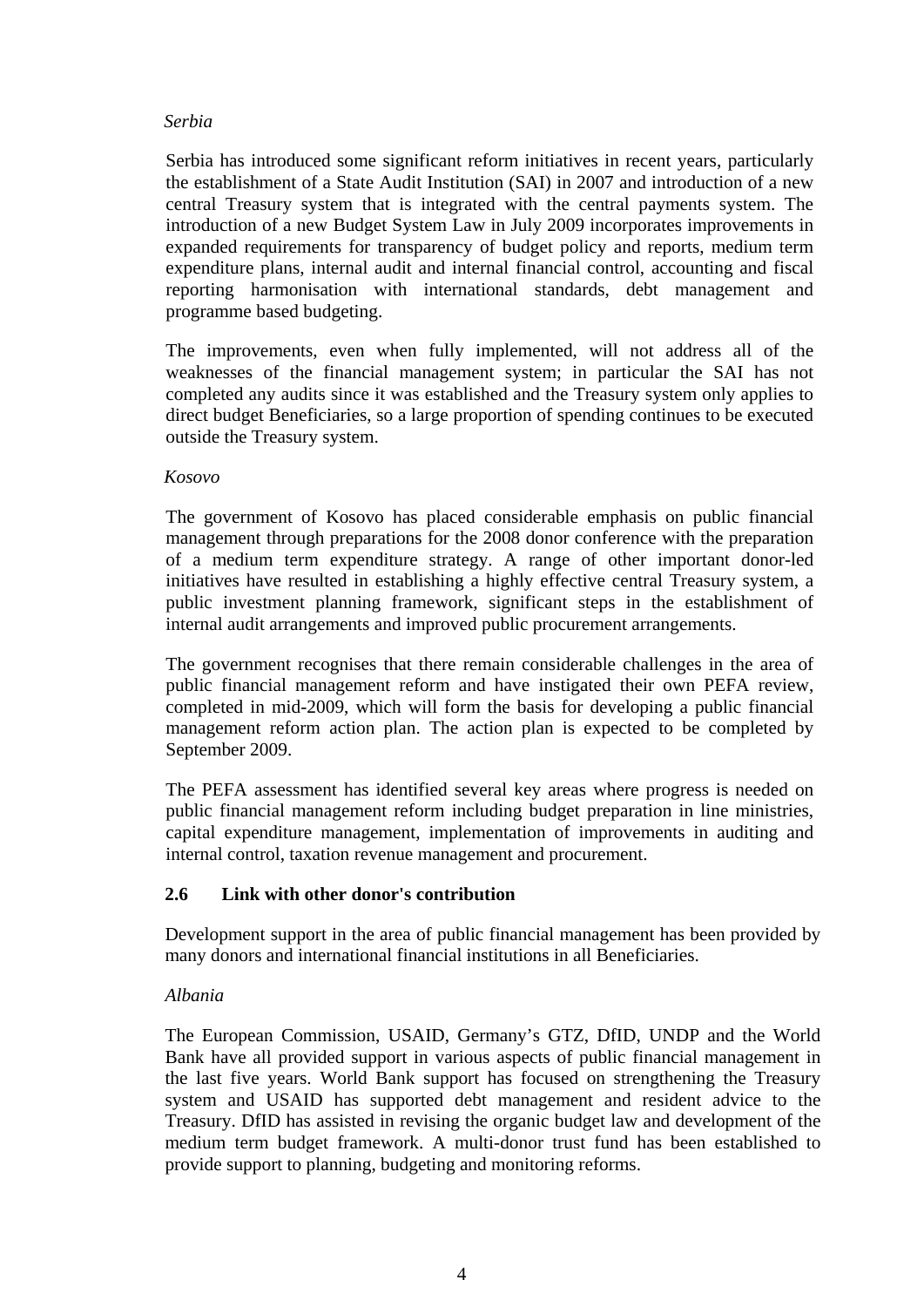#### *Bosnia and Herzegovina*

A group of donors including DFID, Sweden, Netherlands, Norway, and Germany has established a joint fund for public expenditure management improvements intended to provide support as needed over three years. The World Bank has undertaken an assessment of public financial management at municipal level and found considerable scope for improvement across all sections of the PEFA framework. USAID financed a public accounting project and OSCE provided training at the canton level on public financial management, including internal audit and financial control.

#### *Croatia*

Croatia is benefiting from candidate status and support associated with possible accession to the European Union. In respect to public financial management, this has been particularly important in the area of procurement and public internal financial control. Support from other sources has been limited to minor inputs from bilateral relationships or international financial institutions (World Bank and IMF), mainly in the form of technical assistance for specific areas of treasury, debt management, classification and reporting or capacity building and training on various aspects of public financial management.

#### *The former Yugoslav Republic of Macedonia*

The former Yugoslav Republic of Macedonia has received a loan from the World Bank to support public expenditure management reform. Support has also been provided by the IMF on a range of technical financial management reforms. The Netherlands has provided support through a trust fund for public sector management reforms, administered by the World Bank, which closes at the end of 2009.

#### *Montenegro*

Other than EU assistance, donor support to Montenegro has been relatively modest in the area of public financial management assistance. The World Bank financed the PEFA review in 2008-09. USAID, Netherlands and GTZ have provided selective support in the areas of taxation and legislation reform, debt and cash management and programme budgeting.

#### *Serbia*

Serbia has received support over several years from USAID, EC, DFID, UNDP, Norway, IMF and the World Bank. This has focused on improving planning and budgeting arrangements, treasury system, establishment of the State Audit Institution, internal audit, public internal financial control, programme budgeting and capacity building in various areas of financial management. Serbia is also expected to be the beneficiary of substantial direct budget support in return for requirements to achieve significant improvements in several areas of public financial management including budgeting, capital expenditure management, internal control and audit, accounting and reporting and external audit.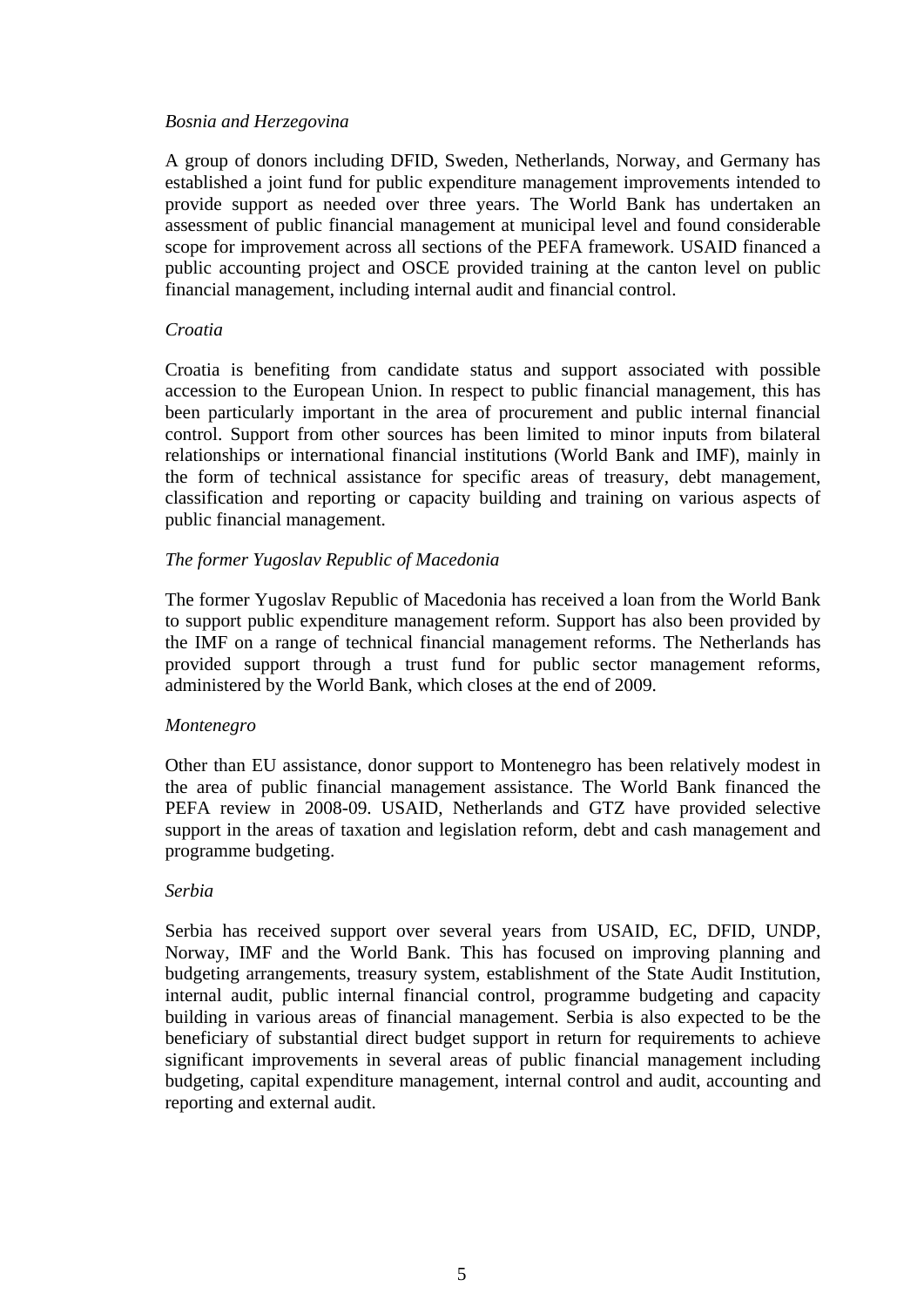#### *Kosovo*

International support has been a major reason for progress on public financial management since it was established. The EC and USAID have been particularly active in supporting central financial management improvements in the Ministry of Economy and Finance and the Taxation Office, investing in strengthening information technology as well as capacity building for expenditure and revenue management. DFID, GTZ and the World Bank have also been active in support of public financial management but on a much smaller scale than the EC and USAID.

## **3. Description of the project**

#### **3.1 Background and justification**

There is increasing emphasis in all countries on the achievement of more efficient, effective and accountable public finances through improved budget planning, allocation, implementation and review. The emphasis comes from within and outside countries. Pressures from within countries arise from the demands of citizens for governments to be more prudent and accountable for management of scarce revenues. Pressures come from outside the countries from international donors and investors who seek assurance that the government is managing the economy efficiently, managing support funds prudently, and have a strong commitment to long term economic sustainability. All stakeholders are interested in strengthening accountability for the use of public resources, increasing transparency and improving the quality of reporting.

The emphasis on better stewardship of public funds is particularly relevant to countries relying on international support, as they need both to ensure that they achieve the best possible results from the support and to demonstrate that funds are managed in accordance with agreements and with a focus on achieving the most cost effective results. The contraction of revenue and increasing demand for expenditure as a consequence of current international economic stress calls for urgent change.

Governments are also showing a greater willingness to seek improvements in public financial management (PFM). Recent examples from the Western Balkans of government willingness to analyse public financial management and introduce change include an external PEFA review in Montenegro in 2007-2008, an external review of the former Yugoslav Republic of Macedonia's country procurement arrangements in 2009 using OECD methodology, a self-initiated PEFA review in Kosovo in 2009, and an IMF review of Serbia's public financial management arrangements in 2008. These activities are also associated with government policy initiatives to implement improvements in response to identified needs.

All Beneficiaries face similar challenges when designing and implementing financial regimes. This creates an environment in which information sharing can save time and expense for cooperating countries. In addition, the use of common diagnostics and quantitative assessment methods provides a unique basis for comparison and peer pressure.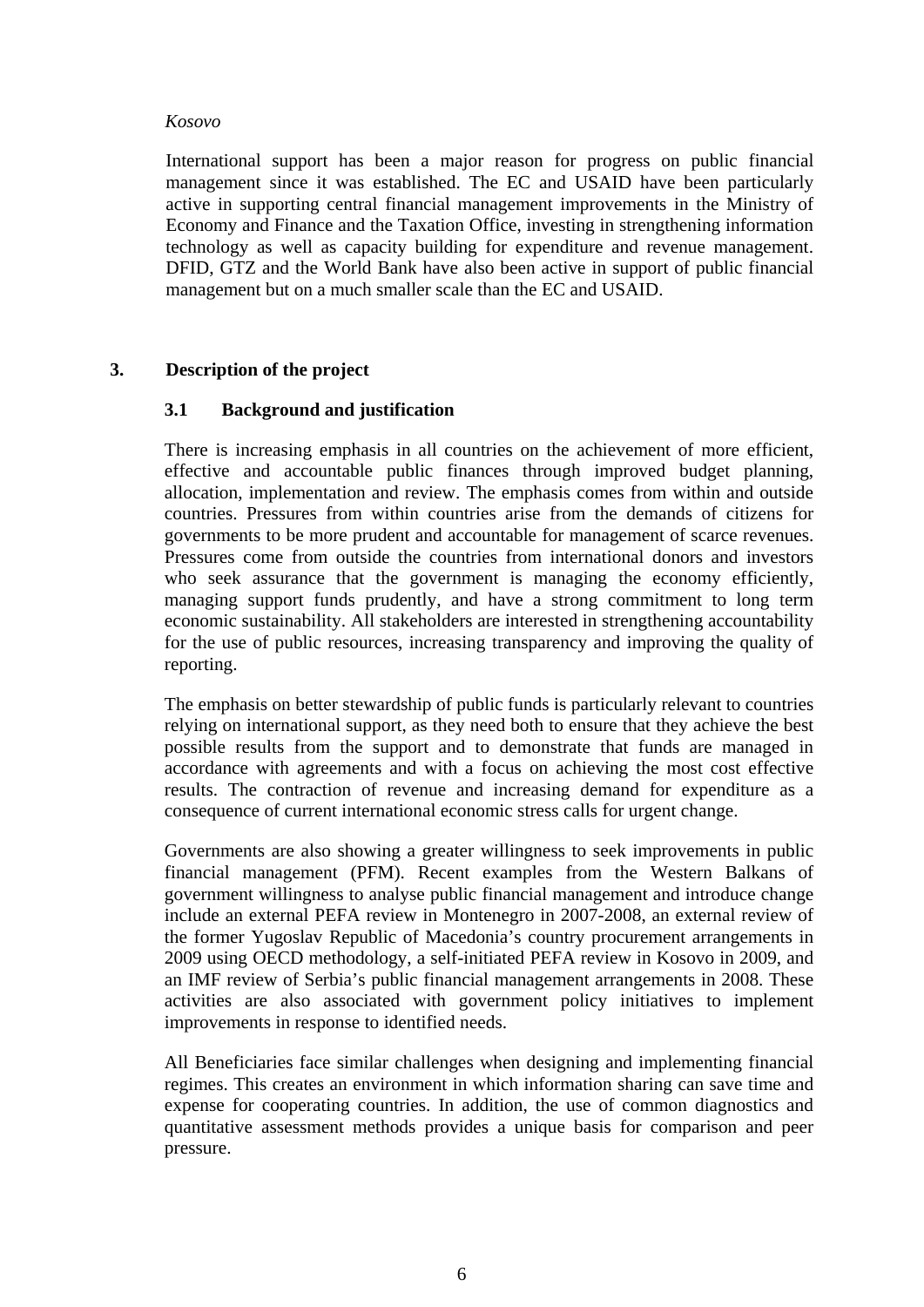#### **3.2 Assessment of project impact, catalytic effect, sustainability and cross border impact**

The project seeks to improve the status of public financial management in participating jurisdictions in a holistic way through: (i) improving understanding of PFM status in target jurisdictions, (ii) improving coordination between donors and their relationships with governments; towards limiting overlaps, and concentrating declining donor support in the region; (iii) developing shared knowledge and experience on PFM reform to strengthen reform effectiveness and focus development partner support; (iv) supporting design, implementation and management of the PFM reform agenda by governments, particularly on reform activities that are being undertaken simultaneously across the region.

The project provides a systematic focus for reform through the PEFA framework, which incorporates 31 linked indicators covering core dimensions of public financial management. It builds on knowledge and actions already established in most participating jurisdictions but which require stronger motivation and momentum to build fully effective financial management systems without critical weaknesses.

Table 1 below shows the progress that has already been achieved in the region to establish baseline PEFA or related diagnostic assessments. It shows that a majority of Beneficiaries have undertaken at least one PEFA assessment, and all have completed an assessment involving the use of some PEFA indicators. This demonstrates the general interest in the framework. However, the table also reveals that many of the assessments are incomplete and/or more than two years old. It is recommended that three years between PEFA assessments is optimal in view of the pace of financial management reform. On that basis, all countries would need to consider a PEFA assessment within the timeframe of this project.

|                                                                                                                                                                                                                                                             | <b>PEFA</b>    |        | <b>Other PFM Diagnostics</b> |                    |      |  |
|-------------------------------------------------------------------------------------------------------------------------------------------------------------------------------------------------------------------------------------------------------------|----------------|--------|------------------------------|--------------------|------|--|
| <b>Beneficiary</b>                                                                                                                                                                                                                                          | Prepared $By1$ | Year   | <b>Report Name</b>           | <b>Prepared By</b> | Year |  |
| Albania                                                                                                                                                                                                                                                     | Bank           | 2006   | FAU                          | World Bank         | 2007 |  |
| Bosnia-                                                                                                                                                                                                                                                     |                |        | <b>FAU</b>                   | World Bank         | 2007 |  |
| Herzegovina                                                                                                                                                                                                                                                 |                |        |                              |                    |      |  |
| Croatia                                                                                                                                                                                                                                                     |                |        | CFAA <sup>2</sup>            | World Bank         | 2004 |  |
| Kosovo                                                                                                                                                                                                                                                      | World Bank     | 2007   | <b>PFM Functional</b>        | <b>DFID</b>        | 2008 |  |
|                                                                                                                                                                                                                                                             |                |        | Review                       |                    |      |  |
|                                                                                                                                                                                                                                                             | KO MEF         | (2009) | FT ROSC Update               | IMF                | 2008 |  |
| the former Yug.                                                                                                                                                                                                                                             |                |        | <b>FAU</b>                   | World Bank         | 2007 |  |
| Rep. of                                                                                                                                                                                                                                                     |                |        |                              |                    |      |  |
| Macedonia                                                                                                                                                                                                                                                   |                |        |                              |                    |      |  |
| Montenegro                                                                                                                                                                                                                                                  | World Bank     | (2009) | <b>FAU</b>                   | World Bank         | 2008 |  |
| Serbia                                                                                                                                                                                                                                                      | World Bank     | 2007   |                              |                    |      |  |
| 1. Preparation not necessarily financing – often funded by donors, not World Bank<br>2. CFAA means Country Financial Accountability Assessment<br>3. Dates in brackets indicates unpublished or draft documents<br>4. FAU means Fiduciary Assessment Update |                |        |                              |                    |      |  |

**Table 1: Public Expenditure and Financial Accountability Diagnostic Work, Western Balkans Region (older reports are darker colours)** 

The PEFA framework allows countries to identify the strengths and weaknesses of their expenditure management and accountability arrangements within an internationally-accepted, quantitative framework. This has the added benefit that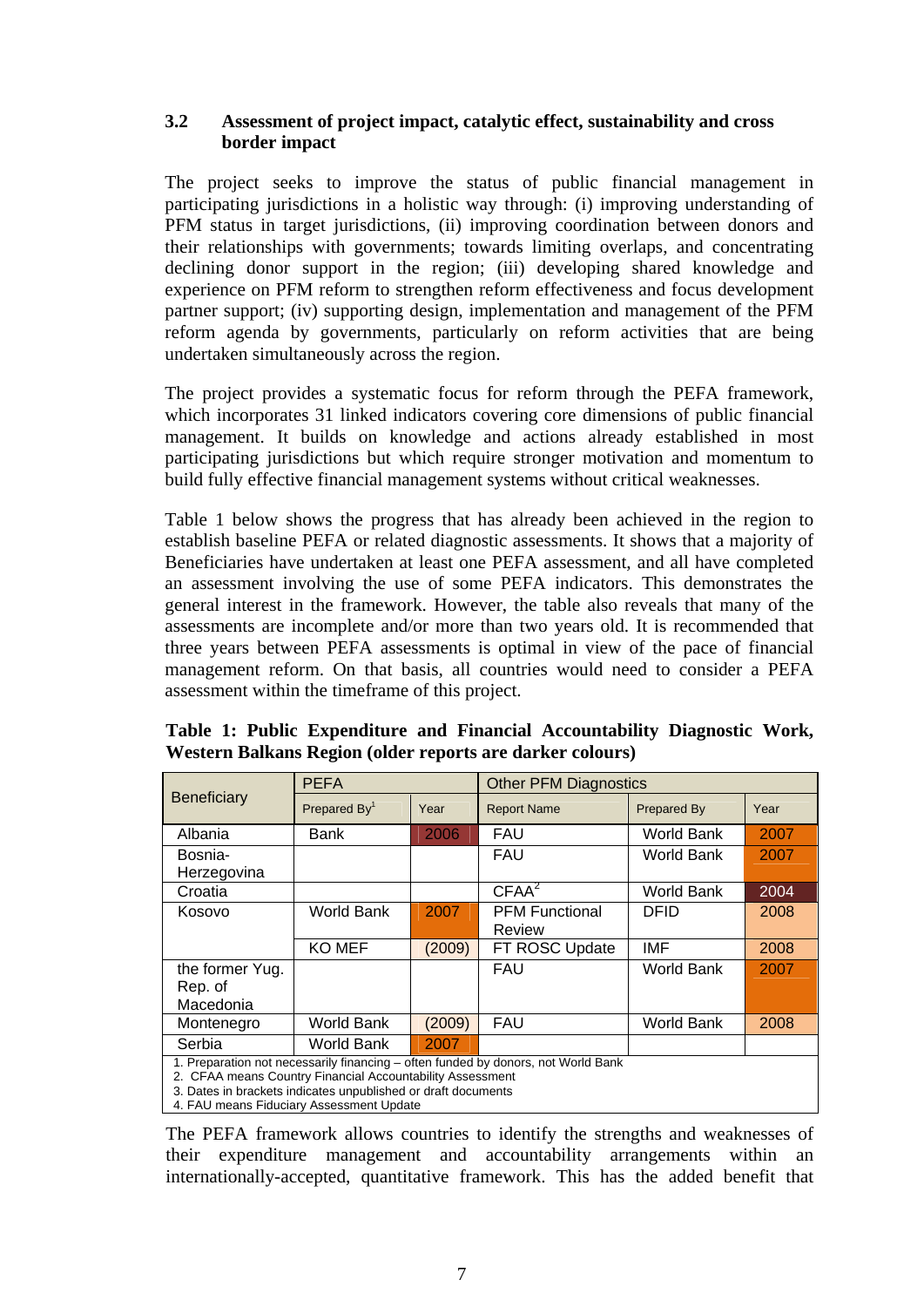<span id="page-7-0"></span>qualified comparisons can be made over time within one Beneficiary, and between them. Table 2 provides an illustration of the results demonstrated from published PEFA reports for countries within the scope of this project. The Table shows that the performance of individual countries varies considerably across the entire PEFA framework. Strengths and weaknesses differ between countries but there are clearly areas where all countries within scope have similar challenges.

The illustration provided by Table 2 demonstrates the potential value of the project in providing a more strategic and systematic approach to public financial management reform. It shows the areas where individual countries need to strengthen their systems, and it also shows where there is potential for countries to work together more closely to address common areas of concern (for example, expenditure control, scrutiny and oversight). Moreover, it shows where there is potential for countries to learn from each other where weaknesses in some countries are revealed as strengths in others (for example, expenditure composition, arrears management, classification and financial reporting), offering the possibility for the countries with weaker systems to consider practical examples of better practices within their region.

| TABLE 2: PUBLISHED PEFA SCORES IN THE WESTERN BALKANS (Final, |  |  |  |
|---------------------------------------------------------------|--|--|--|
| published reports only <sup>5</sup> )                         |  |  |  |

|              | <b>Indicator</b>                                                            | <b>Albania</b> | <b>Kosovo</b> | The former<br>Yugoslav<br><b>Republic of</b><br><b>Macedonia</b> | <b>Serbia</b> |
|--------------|-----------------------------------------------------------------------------|----------------|---------------|------------------------------------------------------------------|---------------|
| Date         |                                                                             | <b>Jul. 06</b> | Mar. 07       | Aug. 07                                                          | Feb. 07       |
|              | A. PFM-OUT-TURNS: Credibility of the budget                                 |                |               |                                                                  |               |
| $PI-1$       | Aggregate expenditure out-turn compared to approved budget                  | B              | B             | A                                                                | A             |
| $PI-2$       | Composition of expenditure out-turn compared to original<br>approved budget | D              | D             | A                                                                | $\mathbf{C}$  |
| $PI-3$       | Aggregate revenue out-turn compared to approved budget                      | B              | A             | A                                                                | A             |
| $PI-4$       | Stock and monitoring of expenditure payment arrears                         | D              | D÷            | A                                                                | $C_{+}$       |
|              | <b>B. KEY CROSS-CUTTING ISSUES:</b>                                         |                |               |                                                                  |               |
|              | <b>Comprehensiveness and Transparency</b>                                   |                |               |                                                                  |               |
| $PI-5$       | Classification of the budget                                                | A              | D+            | A                                                                | $\mathbf{C}$  |
| $PI-6$       | Comprehensiveness of information included in budget<br>documentation        | C              | $\mathbf{C}$  | NA <sup>6</sup>                                                  | B             |
| $PI-7$       | Extent of unreported government operations                                  | D÷             | $C +$         | <b>NA</b>                                                        | $B+$          |
| $PI-8$       | Transparency of inter-governmental fiscal relations                         | $C +$          | A             | <b>NA</b>                                                        | $B+$          |
| $PI-9$       | Oversight of aggregate fiscal risk from other public sector<br>entities.    |                | $C +$         | <b>NA</b>                                                        | $\mathbf{C}$  |
| <b>PI-10</b> | Public access to key fiscal information                                     | B              | A             | <b>NA</b>                                                        | B             |
|              | <b>C. BUDGET CYCLE</b>                                                      |                |               |                                                                  |               |
|              | <b>C(i) Policy based Budgeting</b>                                          |                |               |                                                                  |               |

<sup>&</sup>lt;sup>5</sup> In addition there have been PEFA reviews in Kosovo (draft June 2009) and Montenegro (draft June 2009).

<u>.</u>

<sup>&</sup>lt;sup>6</sup> NA means not assessed.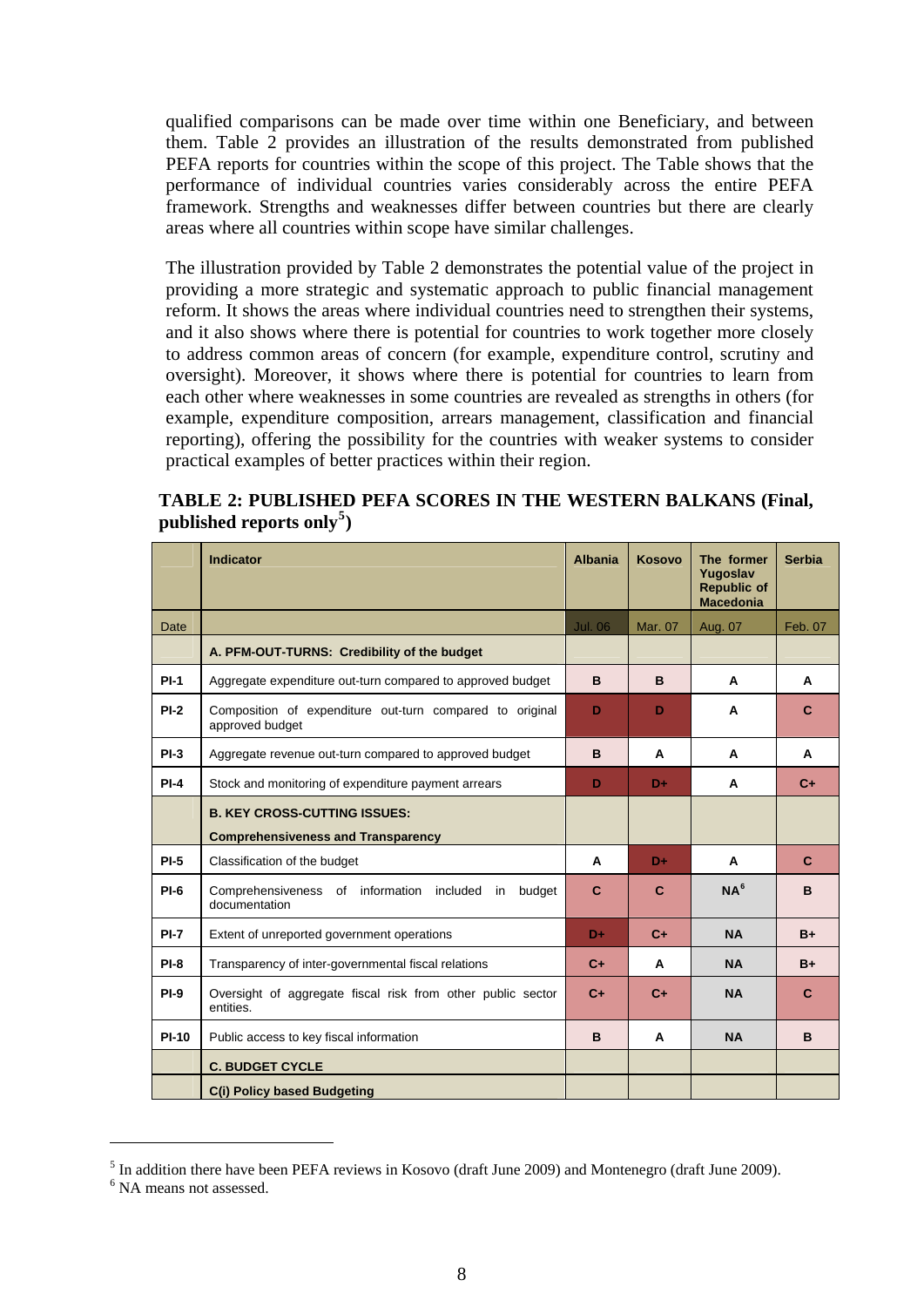|              | <b>Indicator</b>                                                                                  | <b>Albania</b> | <b>Kosovo</b> | The former<br>Yugoslav<br><b>Republic of</b><br><b>Macedonia</b> | <b>Serbia</b> |
|--------------|---------------------------------------------------------------------------------------------------|----------------|---------------|------------------------------------------------------------------|---------------|
| <b>PI-11</b> | Orderliness and participation in the annual budget process                                        | A              | $B+$          | <b>NA</b>                                                        | A             |
| <b>PI-12</b> | Multi-year perspective in fiscal planning, expenditure policy<br>and budgeting                    | C              | D+            | <b>NA</b>                                                        | C             |
|              | C(ii) Predictability and control in budget execution                                              |                |               |                                                                  |               |
| <b>PI-13</b> | Transparency of taxpayer obligations and liabilities                                              | <b>NA</b>      | $B+$          | <b>NA</b>                                                        | в             |
| <b>PI-14</b> | Effectiveness of measures for taxpayer registration and tax<br>assessment                         | <b>NA</b>      | C             | <b>NA</b>                                                        | в             |
| <b>PI-15</b> | Effectiveness in collection of tax payments                                                       | <b>NA</b>      | B             | <b>NA</b>                                                        | D+            |
| <b>PI-16</b> | Predictability in the availability of funds for commitment of<br>expenditures                     | $C_{\pm}$      | $B+$          | $B+$                                                             | $C_{+}$       |
| <b>PI-17</b> | Recording and management of cash balances, debt and<br>guarantees                                 | в              | A             | A                                                                | в             |
| <b>PI-18</b> | Effectiveness of payroll controls                                                                 | $B+$           | D             | $C_{+}$                                                          | $C_{+}$       |
| <b>PI-19</b> | Competition, value for money and controls in procurement                                          | D÷             | D+            | D+                                                               | $C_{+}$       |
| <b>PI-20</b> | Effectiveness of internal controls for non-salary expenditure                                     | в              | $C +$         | в                                                                | $\mathbf{C}$  |
| <b>PI-21</b> | Effectiveness of internal audit                                                                   | $C_{+}$        | C             | C.                                                               | $C_{+}$       |
|              | C(iii) Accounting, recording and reporting                                                        |                |               |                                                                  |               |
| <b>PI-22</b> | Timeliness and regularity of accounts reconciliation                                              | B              | B             | A                                                                | $B+$          |
| <b>PI-23</b> | Availability of information on resources received by service<br>delivery units                    | D              | D             | C                                                                | B             |
| <b>PI-24</b> | Quality and timeliness of in-year budget reports                                                  | $C_{+}$        | $B+$          | $C_{+}$                                                          | $B+$          |
| <b>PI-25</b> | Quality and timeliness of annual financial statements                                             | B+             | А             | $C_{+}$                                                          | D             |
|              | C(iv) External Scrutiny and Audit                                                                 |                |               |                                                                  |               |
| <b>PI-26</b> | Scope, nature and follow-up of external audit                                                     | $C +$          | D+            | в                                                                | D             |
| <b>PI-27</b> | Legislative scrutiny of the annual budget law                                                     | B+             | B+            | B+                                                               | C+            |
| <b>PI-28</b> | Legislative scrutiny of external audit reports                                                    | $C+$           | D             | C                                                                | D             |
|              | <b>D. DONOR PRACTICES</b>                                                                         |                |               |                                                                  |               |
| $D-1$        | Predictability of Direct Budget Support                                                           | D              | NA            | D.                                                               | D.            |
| $D-2$        | Financial information provided by donors for budgeting and<br>reporting on project/ programme aid | C              | NA            | $\mathbf{C}$                                                     | D+            |
| $D-3$        | Proportion of aid that is managed by use of national<br>procedures                                | D              | NA            | D                                                                | D             |

In addition to the commonality between areas requiring development across countries, it is apparent from the initiatives being taken by each beneficiary that many of the same reform initiatives are being undertaken, or planned around the same time. Beneficiaries are facing similar challenges in designing reform actions, monitoring progress and implementing refinements and adjustments to achieve improvements. This project offers a valuable opportunity for identifying areas of common interest and concern across more than one Beneficiary and financing work that would be of benefit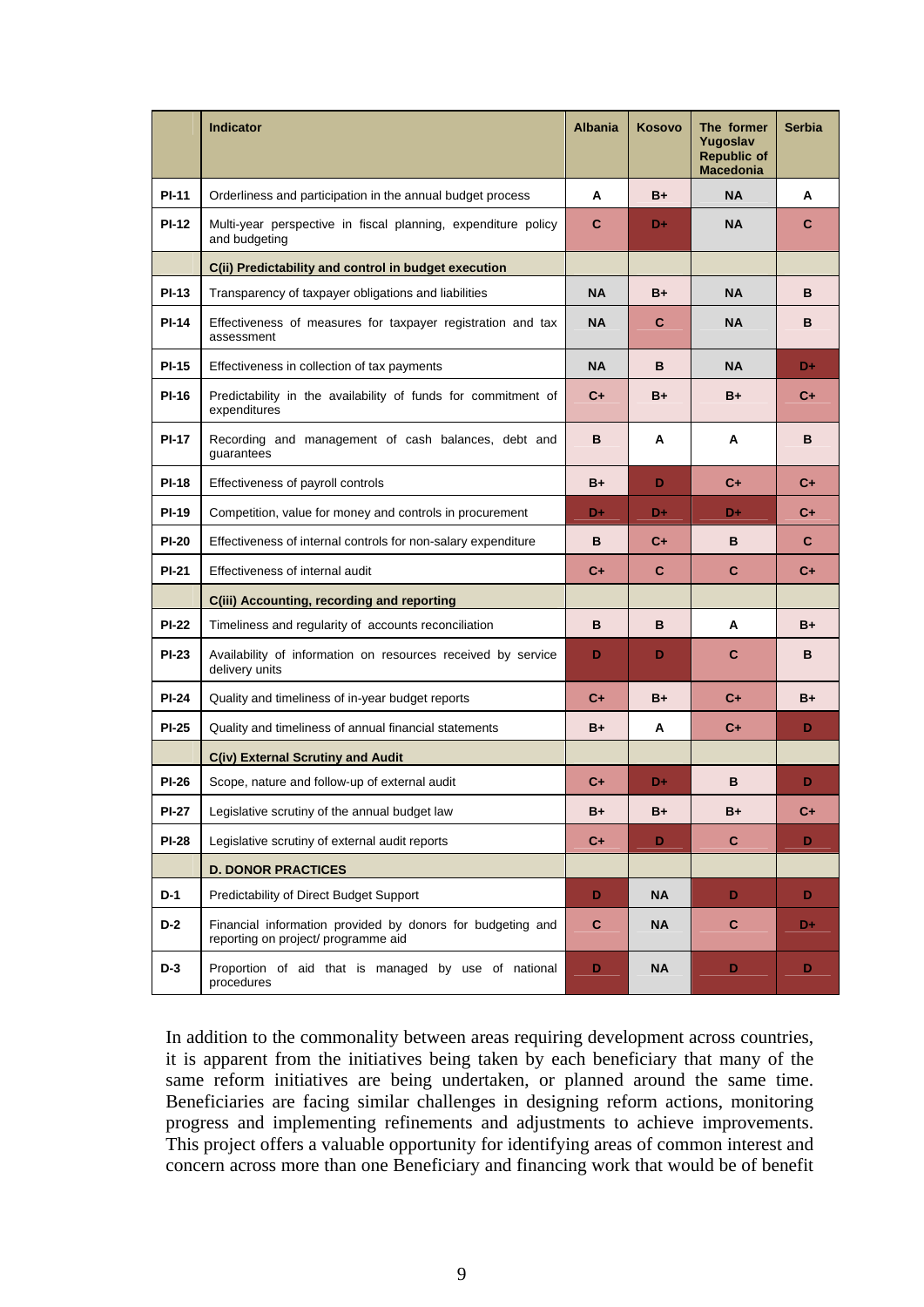to many recipients at once. For example, most Beneficiaries are seeking mechanisms to improve the quality and usefulness of medium term budgeting, debt management practices, strengthening internal and external audit, improving the comprehensiveness of financial management systems and supervision. This project would provide a resource for targeted activities to examine and offer solutions to common challenges. It would have the added benefit of greater efficiency and economies of scale than would be possible through multiple similar actions undertaken separately in individual Beneficiaries.

The expected long term impact of this project would be to provide a clear path for systematic improvement in the quality and capacity for better public financial management. The PEFA framework provides a broad perspective of the major standards required for effective financial management and highlights the interconnections between the various elements. By using the framework individually and across borders to guide policy and analysis, Beneficiaries will be able to improve their financial management across the spectrum in a systematic and more effective way than the selective or piecemeal approaches often used in the past, guided by donors with particular strengths or thematic priorities for support.

The comparative dimension of the PEFA framework would allow Beneficiaries to monitor their performance with other comparable situations within neighbouring countries/entities and analysing results emerging in similar circumstances. This would help each beneficiary to identify where lessons may be learned to assist them in their own development objectives. It would help to establish habits of seeking common information and solutions to related problems where mutual benefits are foreseen. It would also be expected to develop a better appreciation amongst policy makers of the systems and processes driving financial management through their increasing familiarity with cross-border comparative analysis and joint activities.

## **3.3 Results and measurable indicators**

#### *Results:*

Specifically, the project has three components: (i) assessment of PFM status using PEFA or related tools (ii) support for PFM reform management; (iii) support for expanding PFM reform knowledge and capability. Within and across those components the following results are expected to be achieved:

- Improved public financial management in each of the Beneficiaries as measured by the (PEFA) analytical framework covering budget credibility, comprehensiveness and transparency, policy-based budgeting, predictability and control of budget execution, accounting recording and reporting and external scrutiny and audit.
- More comprehensive and comparable information within and between Beneficiaries on the status of public financial management to guide reform priorities, policy development, internal and external dialogue and exchange of knowledge.
- Improved skills of recipient jurisdiction officials in analysis, interpretation and policy response on areas reform initiatives in financial management and accountability.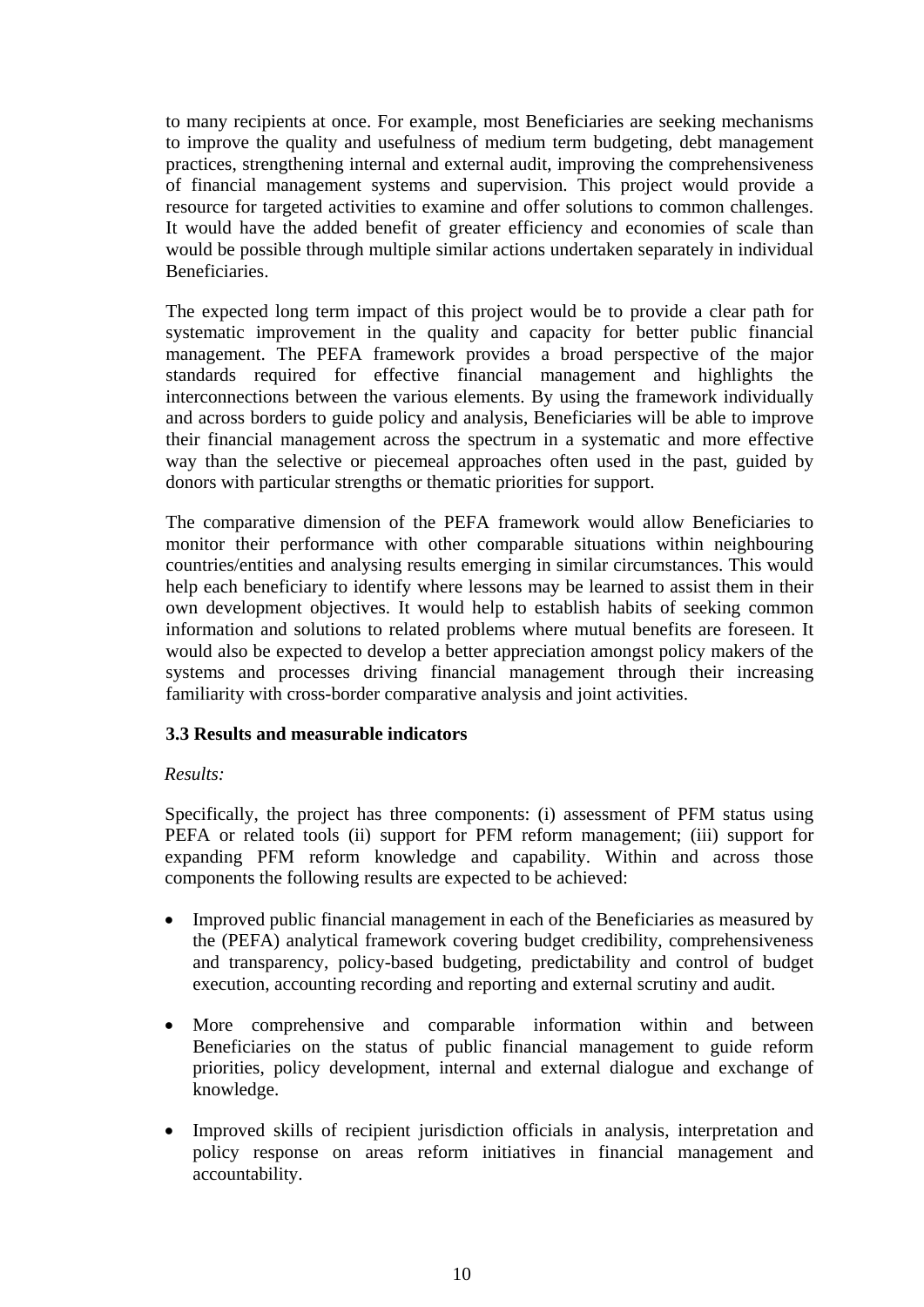• High levels of cooperation and exchange of information on public financial management within and between donors and recipient jurisdictions resulting in better targeting of support and more effective interactions.

#### *Measurable Indicators*

- Number of PEFA and related diagnostic assessments completed under the project;
- Improvement in PEFA indicator scores, both as a consequence of project-funded activities and activities initiated in response to issues identified through programme activities;
- Number of regional activities and events facilitated by the project (and number of participants in activities / events);
- Number of reform initiatives developed with support from the project;
- Number of research papers, publications and other original material (such as data bases and internet resources) produced with project funds;
- New or stronger relationships between counterpart organisations in countries with the region (as measured by baseline and subsequent surveys of key personnel).

#### **3.4 Activities**

The project will involve three main components:

- (i) *Performing/updating PEFA assessments*, including
	- Support to government-led reviews of public financial management arrangements using the standard international measurement framework or related diagnostic and analytical tools;
	- Analysis of PFM status by skilled professionals using PEFA or related methodology;
	- Preparation and publication of reports on financial management performance.
- (ii) *Preparatory research, analysis and design of public financial management reform initiatives relating to one or more aspects of the PEFA framework,* including -
	- Research, analysis and design of PFM reform action plan by government, in consultation with other development partners;
	- Developing networks within governments to implement reforms relating to one or more aspects of the PEFA framework;
	- Support for research to obtain deeper understanding of the results of diagnostic assessments, as well as identification and design of actions required to address weaknesses;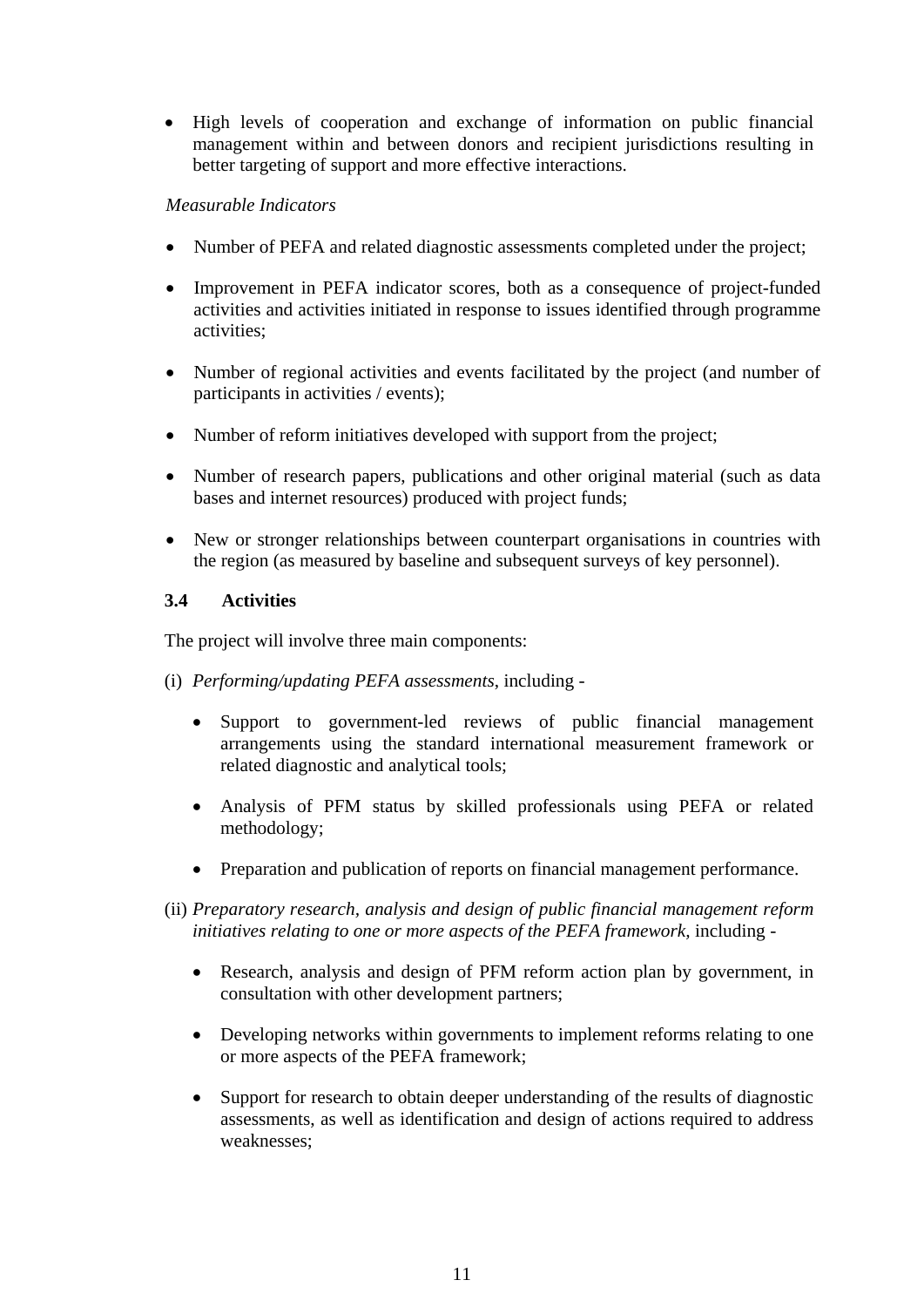- Detailed analysis of specific areas of importance or concern and development of action plan to address concerns or build on achievements.
- (iii) *Development of regional networks and bilateral/multi-lateral knowledge exchange on public financial management matters*. This will include -
	- Analysis of progress and outcomes in specific jurisdictions as well as crosscutting perspectives;
	- Benchmarking and comparative analysis, involving studies of progress against specific indicators or groups of indicators or facilitation of working groups across jurisdictions to explore differences and identify practical actions to address weaknesses in one or more jurisdictions;
	- Wider experience and knowledge sharing, including provision of forums for exchange of information and experience and joint activities to address common development priorities in public financial management across jurisdictions.

Specific activities could include funding of specific research, workshops or seminars of common interest, benchmarking of policies and practices, regional dialogue on techniques and lessons learned from reform experiences, staff exchange and mentoring/coaching on implementation of specific reform initiatives.

An important cross-cutting element of the project would be to ensure that information on activities and developments in public financial management is shared across neighbouring jurisdictions through regular communication amongst senior officials.

## **3.5 Conditionality and sequencing**

The project will be implemented through a multi-donor Trust Fund administered by the World Bank. Therefore, establishment of an administration agreement in line with the Trust Funds and Co-financing Framework Agreement between the European Community and the World Bank Group will be the first step. Coordination of the Trust Fund will be provided by a Project Steering Committee (PSC) with membership nominated by trust fund participants, chaired by the World Bank. The PSC would be responsible for:

- Approving trust fund strategic directions, priorities and administration arrangements;
- Attracting and mobilising resources for the trust fund;
- Agreeing on funded activities, including regional or Beneficiary-specific initiatives;
- Reviewing progress every six months, including financial and nonfinancial reports.

It is not expected that all possible activities within the scope of the project will be financed. Selection will depend on demand by governments and agreed priorities.

Within the scope of that Agreement, the programme will require:

- Effective cooperation between Trust Fund donors and the World Bank;
- Satisfactory reporting and review arrangements built into the Agreement;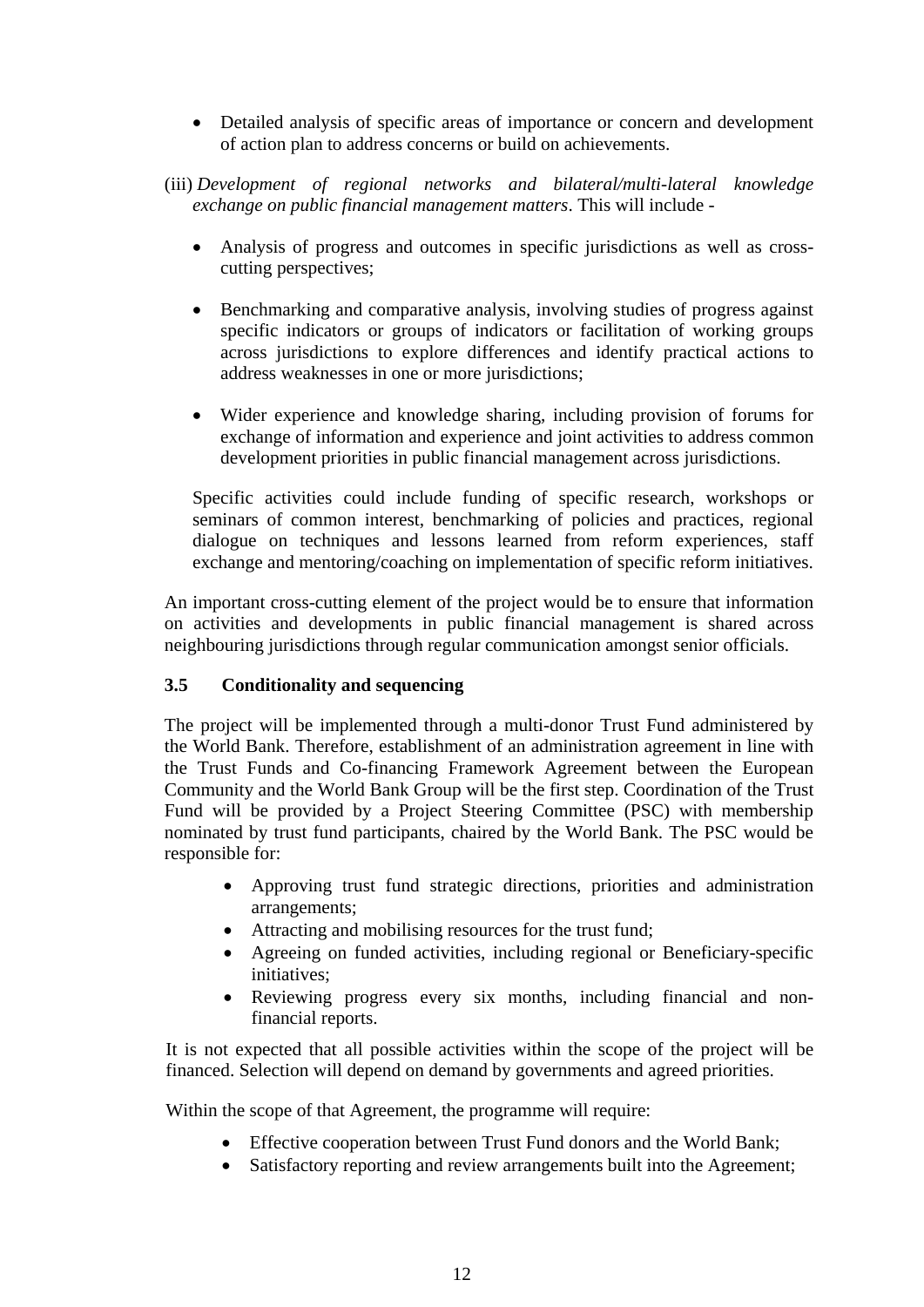- Active participation by governments covered by the programme, particularly Ministries of Finance, procurement authorities and State Audit Institutions;
- Cooperation with other donors, including national IPA programmes, outside the Trust Fund which are involved in public sector reform; and
- Availability of a sufficient, balanced and robust set of initiatives which are implementation-ready and appropriate to the programme.

## **3.6 Linked activities**

Support from national IPA programmes is essential for the successful upgrading of the national public administration. In all countries there are active IPA programmes which are the primary vehicles for country specific activities. This project would supplement IPA activities to address needs that are linked to the PEFA framework and where improvements have significant cross-border or transnational dimensions.

The SIGMA programme provides a complementary, though different, perspective on aspects of public sector management in the participating countries. SIGMA's role in monitoring priority activities, identifying needs and facilitating access to assistance make it a key ally in this project. SIGMA monitoring activities would provide a broad overview of relevant aspects of public sector management which would complement the more specific, technical focus of the PEFA framework. They would also provide regular updates on progress of PFM reform in between other diagnostic assessments funded by this project. Government-led diagnostic and reform activities under this project would be important inputs to SIGMA reviews and would provide a means to address issues of transnational significance as well as country specific concerns identified by SIGMA that are not effectively dealt with from other sources. SIGMA may be able to assist in development and delivery of some initiatives financed by this project.

## **3.7 Lessons learned**

 Lessons learned from previous capacity-building initiatives in the region indicate that it is important that initiatives are tied closely to government public sector reform programmes and priorities. Awareness of other donor activities and development projects in and across countries is also crucial to ensure that activities complement the broad reform agenda and do not result in bottlenecks within key ministries and are appropriately sequenced with other initiatives. The advantage of the three component approach in this project allows considerable flexibility to support a variety of activities depending on the needs of participating countries: from preliminary diagnostics and research; through design, implementation and capacity building; to evaluation and review stages of reform.

Financial management reform is a continuous process and can be subject to episodic progress, based on the readiness of governments to take action, the timeframe for new legislation, implementation of new information technology systems and capacity building for staff. The advantage of using a broad perspective of financial management, as provided by the PEFA framework, is that action can be taken in more than one area when the opportunities arise, and emphasis can be shifted when delays or impediments slow the progress on a specific initiative.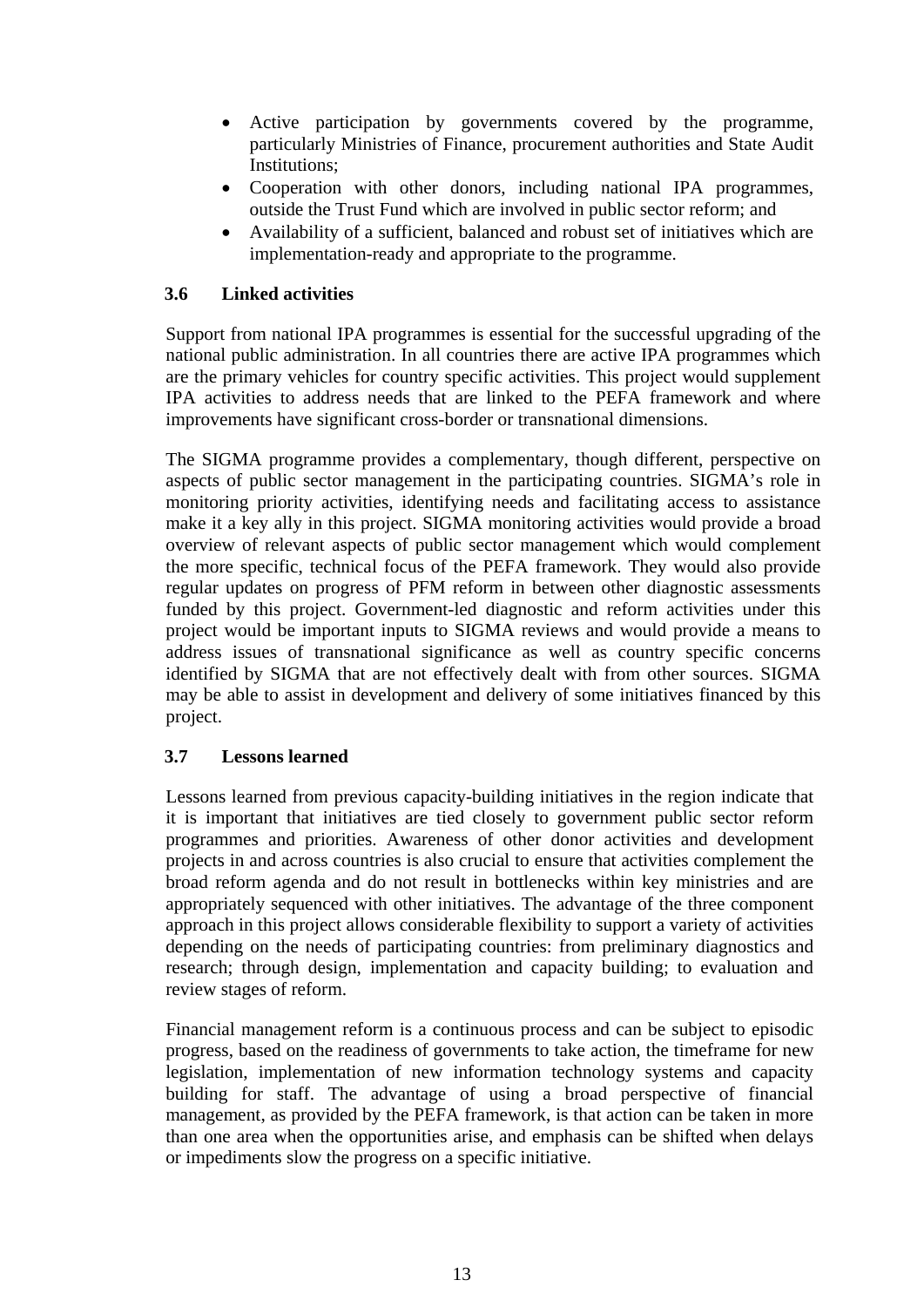There are clear benefits from approaching the challenge of financial management reform from a variety of perspectives: within organisations; national and sub-national approaches; and cross-national or international approaches. Some issues, such as implementation of new financial management systems, are clearly organisation- or Beneficiary-specific. Others, such as accounting and auditing standards or budget classification, have an international dimension. Still other issues have common characteristics across countries with a similar institutional or political heritage, such as central cash and debt management, budget inspection and audit, transparency of reporting and internal control arrangements. The majority of support to Beneficiaries to date has been provided at the organisation and country levels. This project provides the opportunity for supporting development from several perspectives, but most notably the regional and cross-border perspective which is an area where little emphasis has been focused in the past.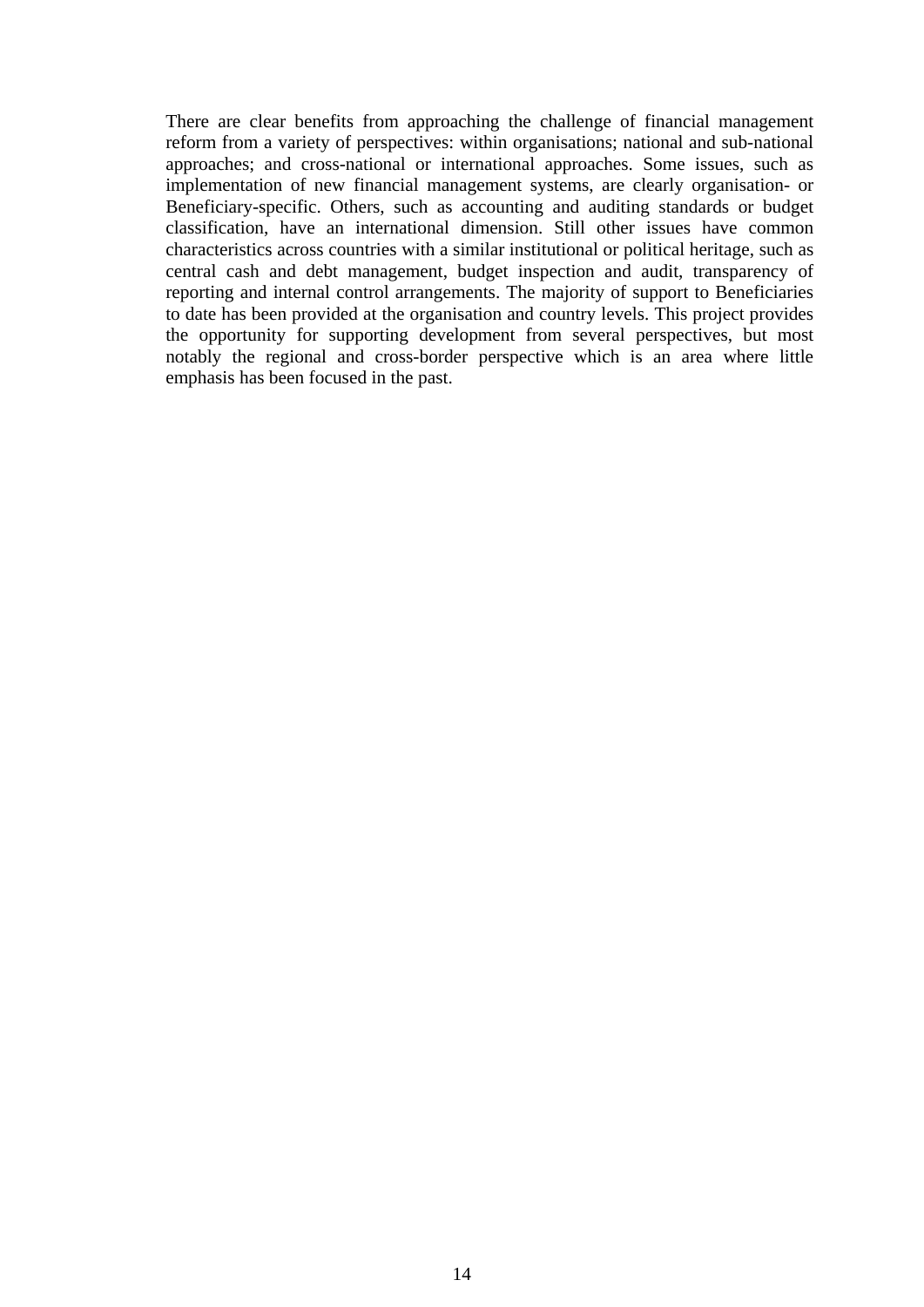## **4. Indicative Budget (amounts in EUR)**

|                             |              |            |                   | <b>SOURCES OF FUNDING</b>            |       |                       |     |            |                     |             |                      |       |
|-----------------------------|--------------|------------|-------------------|--------------------------------------|-------|-----------------------|-----|------------|---------------------|-------------|----------------------|-------|
|                             |              |            | TOTAL EXP.RE      | IPA COMMUNITY<br><b>CONTRIBUTION</b> |       | NATIONAL CONTRIBUTION |     |            |                     |             | PRIVATE CONTRIBUTION |       |
|                             | IB           | <b>INV</b> | <b>EUR</b>        | <b>EUR</b>                           | % (2) | Total                 | %   | Central    | Regional/           | <b>IFIs</b> | <b>EUR</b>           | % (2) |
| <b>ACTIVITIES</b>           | (1)          | (1)        | $(a)=(b)+(c)+(d)$ | (b)                                  |       | <b>EUR</b>            | (2) | <b>EUR</b> | Local<br><b>EUR</b> | <b>EUR</b>  | (d)                  |       |
|                             |              |            |                   |                                      |       | $(c)=(x)+(y)+(z)$     |     | (x)        | (y)                 | (z)         |                      |       |
| Administration<br>agreement | $\mathsf{x}$ |            | 1 000 000         | 1 000 000                            | 100   |                       |     |            |                     |             |                      |       |
| World Bank                  |              |            |                   |                                      |       |                       |     |            |                     |             |                      |       |
| <b>TOTAL IB</b>             |              |            | 1 000 000         | 1 000 000                            | 100   |                       |     |            |                     |             |                      |       |
| TOTAL INV                   |              |            |                   |                                      |       |                       |     |            |                     |             |                      |       |
| <b>TOTAL PROJECT</b>        |              |            | 1 000 000         | 1 000 000                            | 100   |                       |     |            |                     |             |                      |       |

Amounts net of VAT

(1) In the Activity row use "X" to identify whether IB or INV

(2) Expressed in % of the **Total** Expenditure (column (a))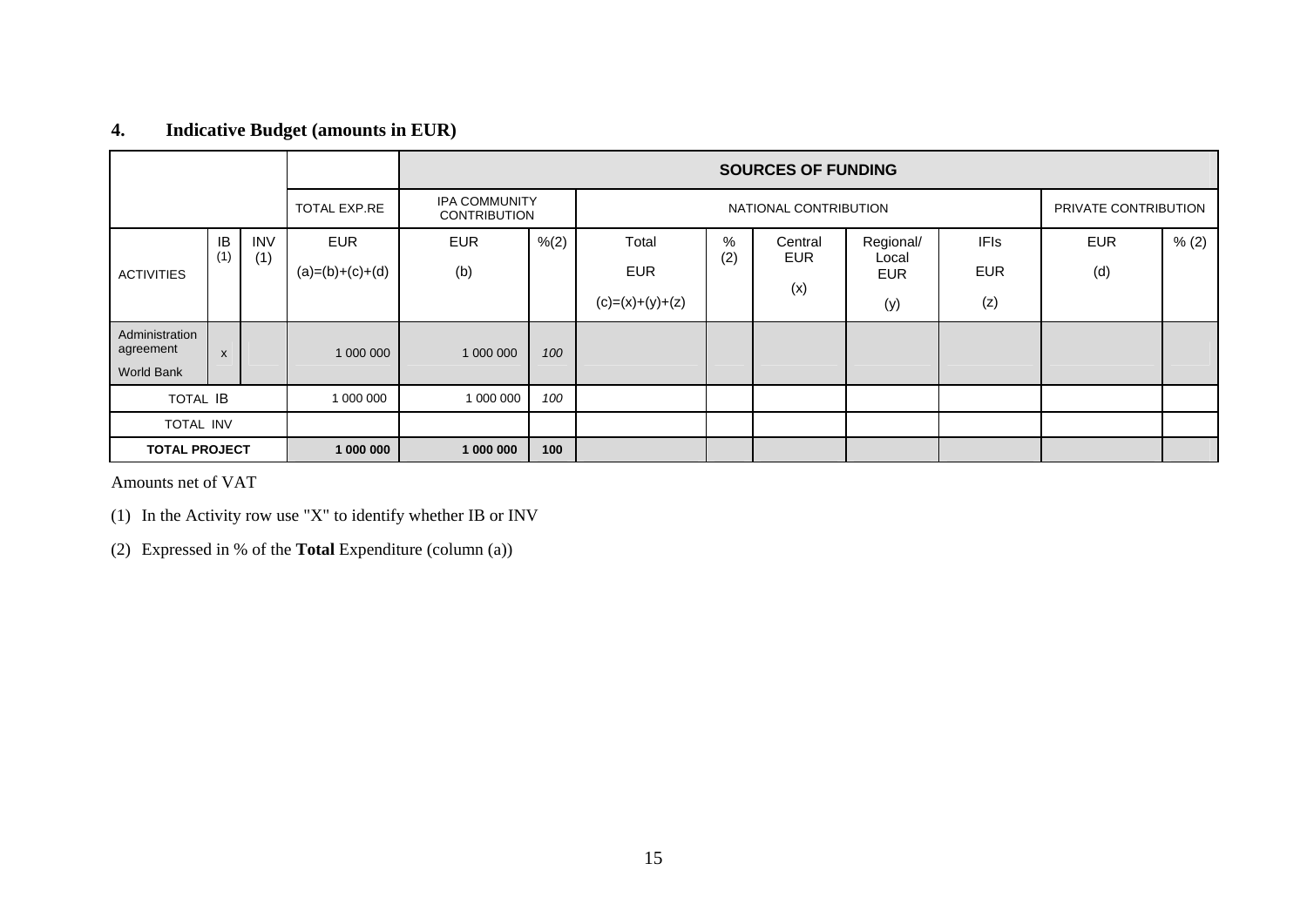| Contracts                   | Start of  | Signature of | Project    |
|-----------------------------|-----------|--------------|------------|
|                             | Tendering | contract     | Completion |
| Administration<br>Agreement | N/A       | Q2 2010      | Q4 2013    |

## **5. Indicative Implementation Schedule (periods broken down per quarter)**

#### **6. Cross cutting issues**

## **6.1 Equal Opportunity**

The principles and practice of equal opportunity will be guaranteed so as to ensure equitable gender participation in the project. The principle of equal opportunity shall apply also in relation to the participants of the different national administrations.

## **6.2 Environment**

Not applicable

## **6.3 Minorities**

Not applicable

## **ANNEXES**

- 1. Log frame in Standard Format
- 2. Amounts contracted and Disbursed per Quarter over the full duration of Programme
- 3. Description of Institutional Framework
- 4. Reference to laws, regulations and strategic documents:
- 5. Details per EU funded contract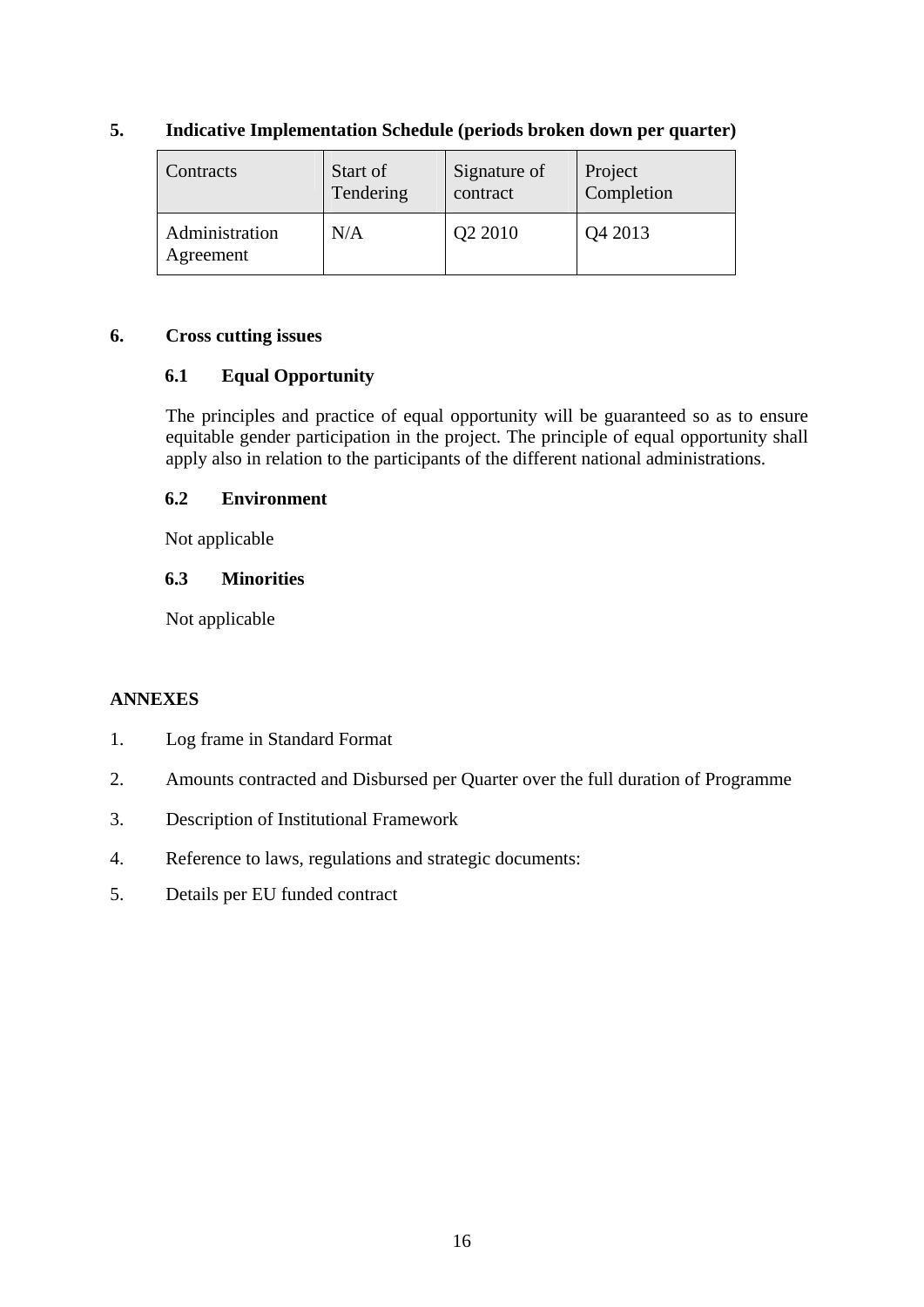# **ANNEX 1: Logical framework matrix in standard format**

| LOGFRAME PLANNING MATRIX FOR Project Fiche | <b>Improving Public Financial</b><br><b>Management</b> in the Western<br><b>Balkans</b> | CRIS Nr: 2010/XXX-XXX                                      |  |
|--------------------------------------------|-----------------------------------------------------------------------------------------|------------------------------------------------------------|--|
|                                            | period<br>Contracting<br>30 November 2011                                               | expires: Disbursement period expires :<br>30 November 2014 |  |
|                                            | Total budget :<br>EUR 1 000 000                                                         | IPA budget:<br>EUR 1 000 000                               |  |

| <b>Overall objective</b>                                                                                                                                                                                                                    | <b>Objectively verifiable indicators</b>                                                                          | <b>Sources of Verification</b>                    |
|---------------------------------------------------------------------------------------------------------------------------------------------------------------------------------------------------------------------------------------------|-------------------------------------------------------------------------------------------------------------------|---------------------------------------------------|
| To achieve better use of resources within Improvement in PEFA indicator scores PEFA assessment reports and related<br>countries and improve accountability and in participating jurisdictions.<br>transparency of public funds by improving |                                                                                                                   | diagnostic research.                              |
| public financial management in Western   Increased awareness of the current status   Survey of key officials for each<br>Balkans economies.                                                                                                 | of public financial management in participating beneficiary<br>participating Beneficiaries                        |                                                   |
|                                                                                                                                                                                                                                             | Increased number and frequency<br><sup>of</sup><br>officials<br>between<br>contacts<br>neighbouring Beneficiaries | in Survey of key officials in each<br>beneficiary |
|                                                                                                                                                                                                                                             |                                                                                                                   |                                                   |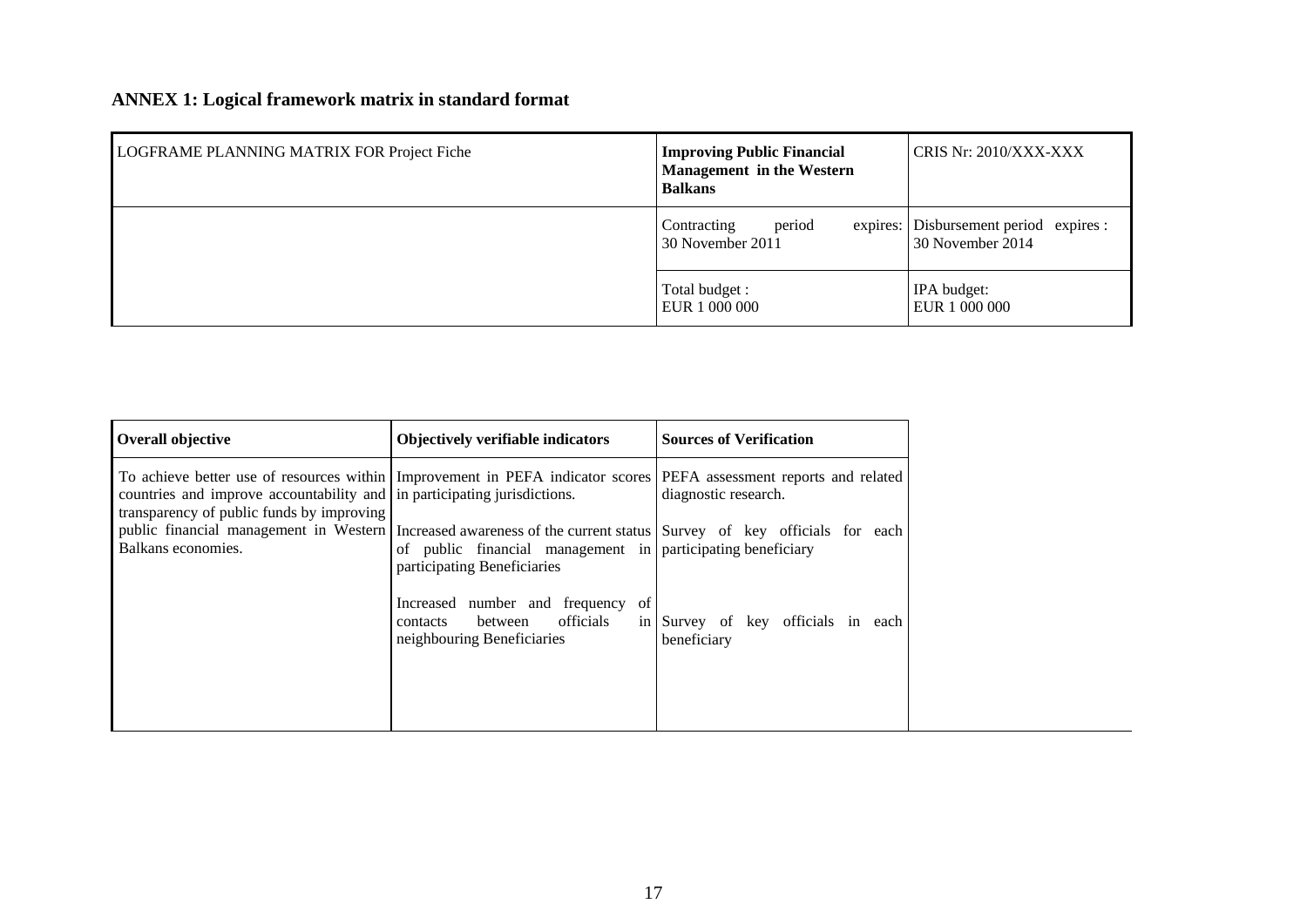| <b>Project purpose</b>                                                                                                                                             | Objectively verifiable indicators                                                                                                                                                                                                               | <b>Sources of Verification</b>                                                                    | <b>Assumptions</b>                                                                                                                                                      |
|--------------------------------------------------------------------------------------------------------------------------------------------------------------------|-------------------------------------------------------------------------------------------------------------------------------------------------------------------------------------------------------------------------------------------------|---------------------------------------------------------------------------------------------------|-------------------------------------------------------------------------------------------------------------------------------------------------------------------------|
| To provide a platform for systematic<br>public<br>improvement<br>of<br>financial<br>management across the Western Balkans<br>through coordinated action by donors, | Number of PEFA and related diagnostic Published and unpublished PEFA and<br>assessments completed under the project<br>Improvement in PEFA indicator scores,                                                                                    | related diagnostic reports                                                                        | Effective cooperation between<br>Trust Fund donors and the World<br>Bank                                                                                                |
| using a common diagnostic and analytical<br>framework (PEFA methodology) to guide<br>intervention and encourage cooperation<br>and dialogue between Beneficiaries. | both as a consequence of project-funded<br>activities and activities initiated in PEFA indicators (in PEFA reports or<br>response to issues identified through<br>programme activities                                                          | separate, specific indicator diagnostics<br>using the PEFA methodology)                           | Satisfactory reporting and review<br>arrangements<br>built into<br>the<br>Agreement                                                                                     |
|                                                                                                                                                                    | Number of regional activities and events<br>facilitated by the project                                                                                                                                                                          |                                                                                                   | Active<br>participation<br>by<br>covered<br>governments<br>by<br>the<br>particularly<br>programme,<br>Ministries<br>of<br>Finance,<br>procurement authorities and State |
|                                                                                                                                                                    | Number of reform initiatives developed<br>with support from the project                                                                                                                                                                         | Records of activities<br>and events<br>identified within the programme                            | <b>Audit Institutions</b>                                                                                                                                               |
|                                                                                                                                                                    | Number of research papers, publications activity reports and monitoring reports<br>and other original material (such as data)<br>bases and internet resources) produced<br>with project funds                                                   | - produced as part of Trust Fund<br>administration                                                | Cooperation with other donors,<br>including<br>national<br><b>IPA</b><br>outside the Trust<br>programmes,<br>Fund which are involved in<br>public sector reform         |
|                                                                                                                                                                    | Increase in awareness of current public<br>financial<br>management<br>status<br>and<br>within policy areas<br>progress<br>-ot<br>participating Ministries of Finance: both<br>in relation to their own country/entity<br>and neighbouring ones. | Acknowledgements of support from<br>the project within papers, publications<br>and other material | Availability<br>of a sufficient,<br>balanced and robust<br>of<br>set<br>initiatives<br>which<br>are<br>implementation-ready<br>and<br>appropriate to the programme      |
|                                                                                                                                                                    | New or stronger relationships between   Survey of key government officials in<br>counterpart organisations in countries<br>with the region (as measured by<br>baseline and subsequent surveys of key<br>personnel).                             | jurisdictions<br>participating<br>at<br>commencement and review at closing<br>of the project      |                                                                                                                                                                         |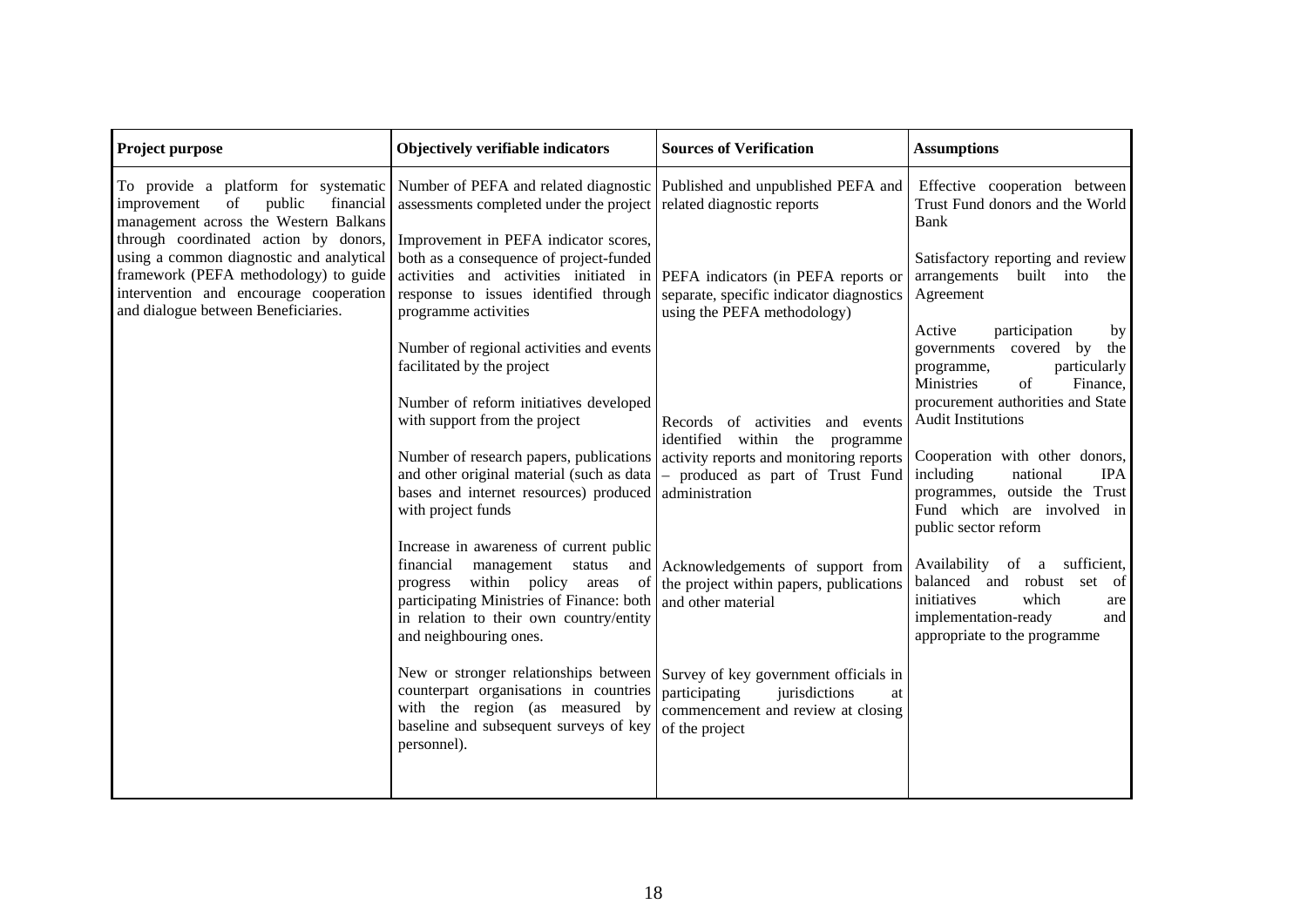| <b>Results</b>                                                                                                                                                                                                                                                                                                                                     | Objectively verifiable indicators                                                                                                                                                                                                                                               | <b>Sources of Verification</b>                                                                                                                                                                                                                                                  | <b>Assumptions</b>                                                                                                                                                                                                                                                                                                                                                     |
|----------------------------------------------------------------------------------------------------------------------------------------------------------------------------------------------------------------------------------------------------------------------------------------------------------------------------------------------------|---------------------------------------------------------------------------------------------------------------------------------------------------------------------------------------------------------------------------------------------------------------------------------|---------------------------------------------------------------------------------------------------------------------------------------------------------------------------------------------------------------------------------------------------------------------------------|------------------------------------------------------------------------------------------------------------------------------------------------------------------------------------------------------------------------------------------------------------------------------------------------------------------------------------------------------------------------|
| Improved public financial management in<br>each of the Beneficiaries as measured by<br>the (PEFA) analytical framework covering<br>budget credibility, comprehensiveness and<br>transparency, policy-based budgeting,<br>predictability and control of budget<br>execution, accounting recording and<br>reporting and external scrutiny and audit. | Number of PEFA and related diagnostic<br>assessments completed under the project<br>Improvement in PEFA indicator scores,<br>both as a consequence of project-funded<br>activities and activities initiated in<br>response to issues identified through<br>programme activities | Published and unpublished PEFA and<br>related diagnostic reports<br>PEFA indicators (in PEFA reports or<br>separate, specific indicator diagnostics<br>using the PEFA methodology)                                                                                              | Active<br>participation<br>by<br>governments covered<br>by<br>the<br>particularly<br>programme,<br>Ministries<br>of<br>Finance,<br>procurement authorities and State<br><b>Audit Institutions</b><br>Availability of a sufficient,<br>balanced and robust<br>set<br>- of<br>which<br>initiatives<br>are<br>implementation-ready<br>and<br>appropriate to the programme |
| More comprehensive and comparable<br>information within and between<br>Beneficiaries on the status of public<br>financial management to guide reform<br>priorities, policy development, internal<br>and external dialogue and exchange of<br>knowledge.                                                                                            | Number of PEFA and related diagnostic<br>assessments completed under the project<br>Improvement in PEFA indicator scores,<br>both as a consequence of project-funded<br>activities and activities initiated in<br>response to issues identified through<br>programme activities | Published and unpublished PEFA and<br>related diagnostic reports<br>PEFA indicators (in PEFA reports or<br>separate, specific indicator diagnostics<br>using the PEFA methodology)                                                                                              | Active<br>participation<br>by<br>covered<br>by<br>governments<br>the<br>programme,<br>particularly<br>Ministries<br>of<br>Finance,<br>procurement authorities and State<br><b>Audit Institutions</b>                                                                                                                                                                   |
|                                                                                                                                                                                                                                                                                                                                                    | Number of reform initiatives developed<br>with support from the project<br>Number of research papers, publications<br>and other original material (such as data<br>bases and internet resources) produced<br>with project funds                                                 | Records of activities<br>and events<br>identified within the<br>programme<br>activity reports and monitoring reports<br>- produced as part of Trust Fund<br>administration<br>Acknowledgements of support from<br>the project within papers, publications<br>and other material | Satisfactory reporting and review<br>arrangements<br>built into<br>the<br>Agreement<br>Cooperation with other donors,<br>including<br>national<br><b>IPA</b><br>programmes, outside the Trust<br>Fund which<br>are involved in<br>public sector reform                                                                                                                 |
| Improved skills of recipient jurisdiction<br>officials in analysis, interpretation and<br>policy response on areas reform initiatives                                                                                                                                                                                                              | Number of research papers, publications<br>and other original material (such as data<br>bases and internet resources) produced                                                                                                                                                  | Acknowledgements of support from<br>the project within papers, publications                                                                                                                                                                                                     | Active<br>participation<br>by<br>covered<br>governments<br>by<br>the<br>particularly<br>programme,                                                                                                                                                                                                                                                                     |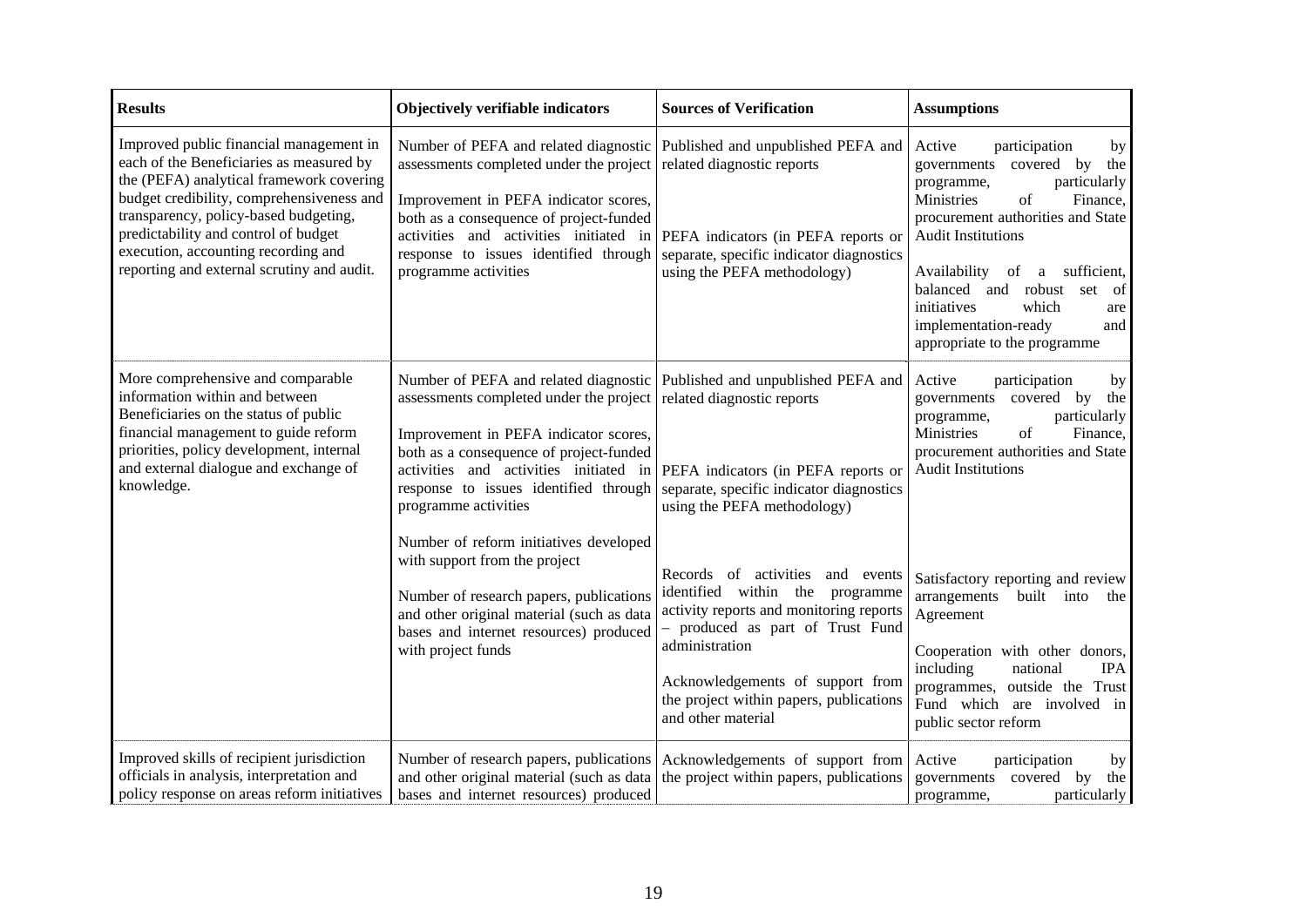| in financial management and<br>accountability.                                                                                                                                                                                                                                                                                                                                                                                           | with project funds                                                                                                                                                                                                                                                                                                                                                                                    | and other material<br>Survey of key government officials in<br>participating<br>jurisdictions<br>at<br>commencement and review at closing<br>of the project | Ministries<br>of<br>Finance,<br>procurement authorities and State<br><b>Audit Institutions</b><br>Satisfactory reporting and review<br>arrangements built into<br>the<br>Agreement                                                                                                 |
|------------------------------------------------------------------------------------------------------------------------------------------------------------------------------------------------------------------------------------------------------------------------------------------------------------------------------------------------------------------------------------------------------------------------------------------|-------------------------------------------------------------------------------------------------------------------------------------------------------------------------------------------------------------------------------------------------------------------------------------------------------------------------------------------------------------------------------------------------------|-------------------------------------------------------------------------------------------------------------------------------------------------------------|------------------------------------------------------------------------------------------------------------------------------------------------------------------------------------------------------------------------------------------------------------------------------------|
| High levels of cooperation and exchange<br>of information on public financial<br>management within and between donors<br>and recipient jurisdictions resulting in<br>better targeting of support and more<br>effective interactions.                                                                                                                                                                                                     | Number of regional activities and events<br>facilitated by the project (and number of<br>participants in activities / events)<br>New or stronger relationships between Survey of key government officials in<br>counterpart organisations in countries participating<br>with the region (as measured by baseline   commencement and review at closing<br>and subsequent surveys of key<br>personnel). | jurisdictions<br><b>at</b><br>of the project                                                                                                                | Active<br>participation<br>by<br>governments covered by<br>the<br>particularly<br>programme,<br>Ministries<br>of<br>Finance,<br>procurement authorities and State<br><b>Audit Institutions</b><br>Satisfactory reporting and review<br>arrangements built into<br>the<br>Agreement |
| <b>Activities</b>                                                                                                                                                                                                                                                                                                                                                                                                                        | <b>Means</b>                                                                                                                                                                                                                                                                                                                                                                                          | <b>Costs</b>                                                                                                                                                | <b>Assumptions</b>                                                                                                                                                                                                                                                                 |
| <b>PEFA</b><br>Performing/updating<br>(i)<br>assessments.<br>This will involve:<br>Support government-led reviews of<br>(a)<br>public<br>financial<br>management<br>arrangements using the standard<br>international measurement framework<br>or related diagnostic and analytical<br>tools<br>(b) Analysis of PFM status by skilled<br>professionals using PEFA or related<br>methodology<br>(c) Preparation and publication of reports | Contribution agreement between the EUR $1\,000\,000$<br>European Commission and the World<br>Bank under joint management.<br>Agreement with World Bank on Multi-<br>donor Trust Fund.                                                                                                                                                                                                                 |                                                                                                                                                             | stakeholders<br>Project<br>are<br>responsive enough and willing to<br>take part in proposed activities<br>and provide access to their own<br>data                                                                                                                                  |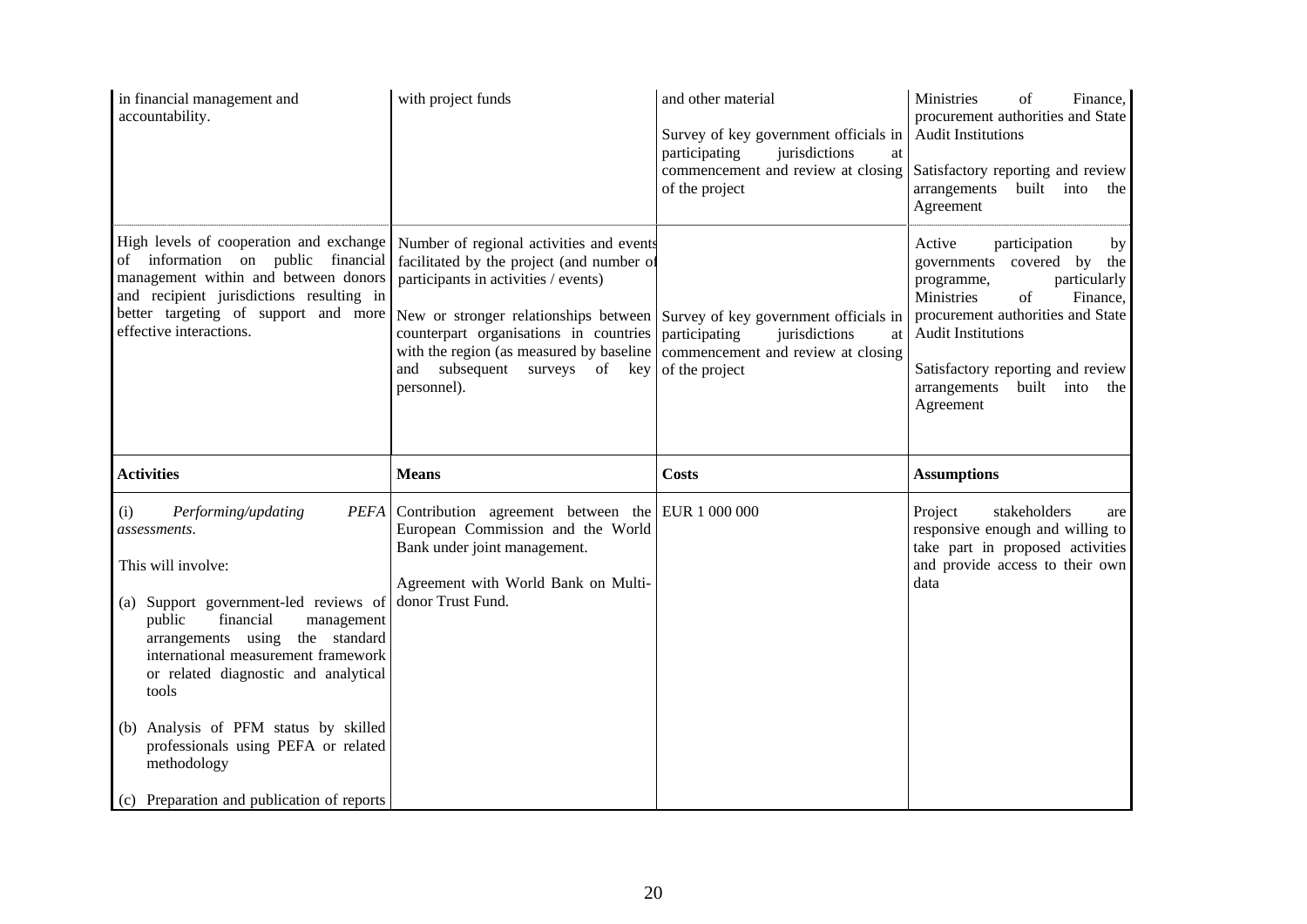| financial<br>management<br>on<br>performance                                                                                                                                                     |  |  |
|--------------------------------------------------------------------------------------------------------------------------------------------------------------------------------------------------|--|--|
| Preparatory research, analysis<br>(ii)<br>and design                                                                                                                                             |  |  |
| This would include:                                                                                                                                                                              |  |  |
| (a) Research, analysis and design of PFM<br>reform action plan by government, in<br>consultation with other development<br>partners                                                              |  |  |
| (b) Developing<br>within<br>networks<br>governments to implement reforms<br>relating to one or more aspects of the<br>PEFA framework.                                                            |  |  |
| Support for research to obtain deeper<br>(c)<br>understanding of the results of<br>diagnostic assessments, as well as<br>identification and design of actions<br>required to address weaknesses. |  |  |
| (d) Detailed analysis of specific areas of<br>importance<br>concern<br><b>or</b><br>and<br>development of action plan to address<br>concerns or build on achievements                            |  |  |
| Development<br>(iii)<br>$\sigma f$<br>regional<br>bilateral/multi-lateral<br>networks<br>and<br>knowledge exchange                                                                               |  |  |
| (a) Analysis of progress and outcomes in<br>specific jurisdictions as well as cross-<br>cutting perspectives                                                                                     |  |  |
| (b) Benchmarking<br>and<br>comparative<br>analysis, involving studies of progress                                                                                                                |  |  |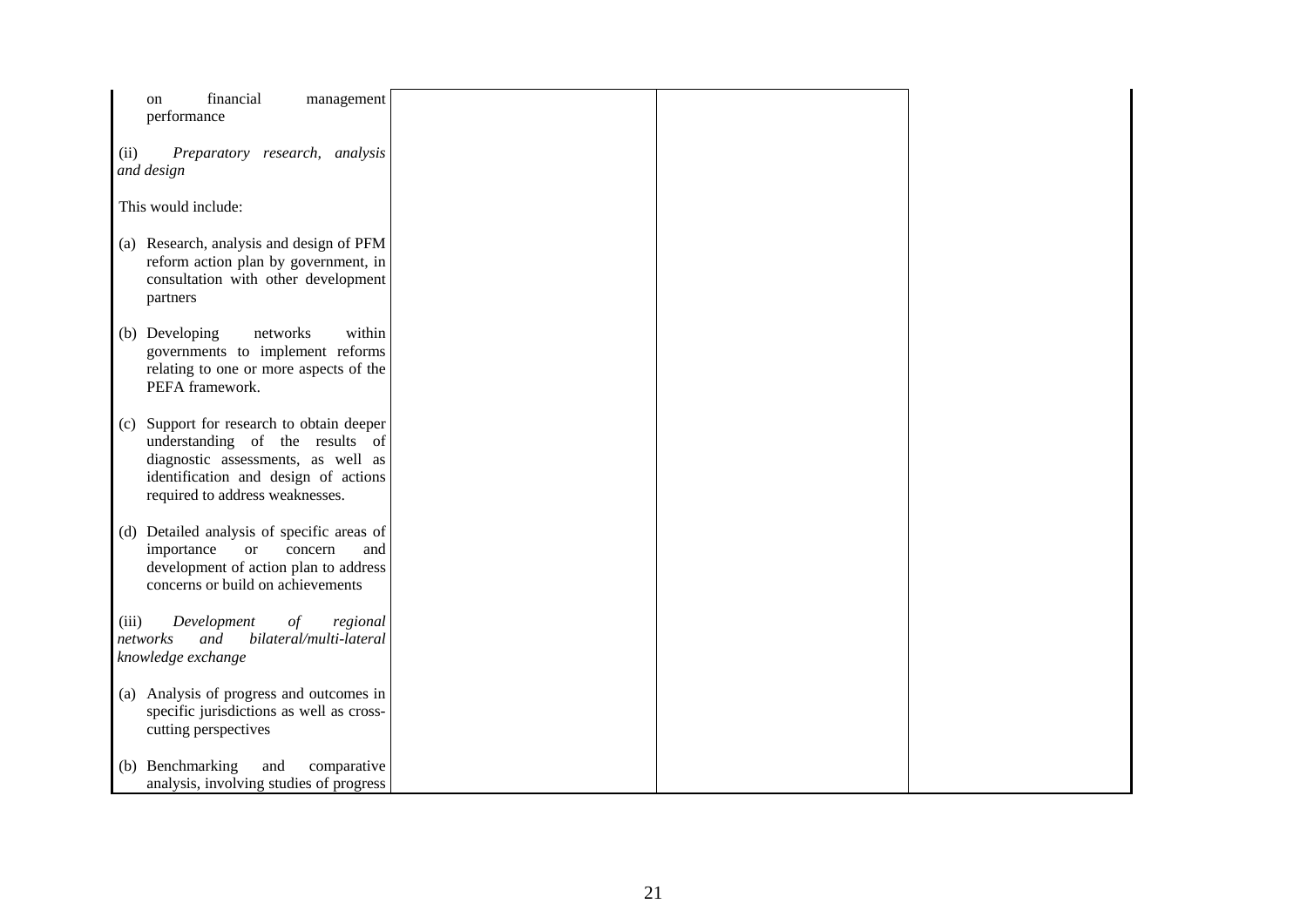| against specific indicators or groups<br>of indicators or facilitation of working<br>groups across jurisdictions to explore<br>differences and identify practical<br>actions to address weaknesses in one<br>or more jurisdictions                                                                                                    |  |  |
|---------------------------------------------------------------------------------------------------------------------------------------------------------------------------------------------------------------------------------------------------------------------------------------------------------------------------------------|--|--|
| Wider experience and knowledge<br>(c)<br>provision of<br>sharing, including<br>forums for exchange of information<br>and experience and joint activities to<br>address<br>common<br>development<br>public<br>financial<br>priorities<br>in<br>management across jurisdictions                                                         |  |  |
| Specific activities include funding of<br>specific research, workshops or seminars<br>of common interest, benchmarking of<br>policies and practices, regional dialogue<br>on techniques and lessons learned from<br>reform experiences, staff exchange and<br>mentoring/coaching on implementation of<br>specific reform initiatives. |  |  |
| An important cross-cutting element of the<br>project would be to ensure<br>that<br>activities<br>information<br>and<br>on<br>public<br>developments<br>in<br>financial<br>management is shared across neighbouring<br>jurisdictions<br>through<br>regular<br>communication amongst senior officials.                                  |  |  |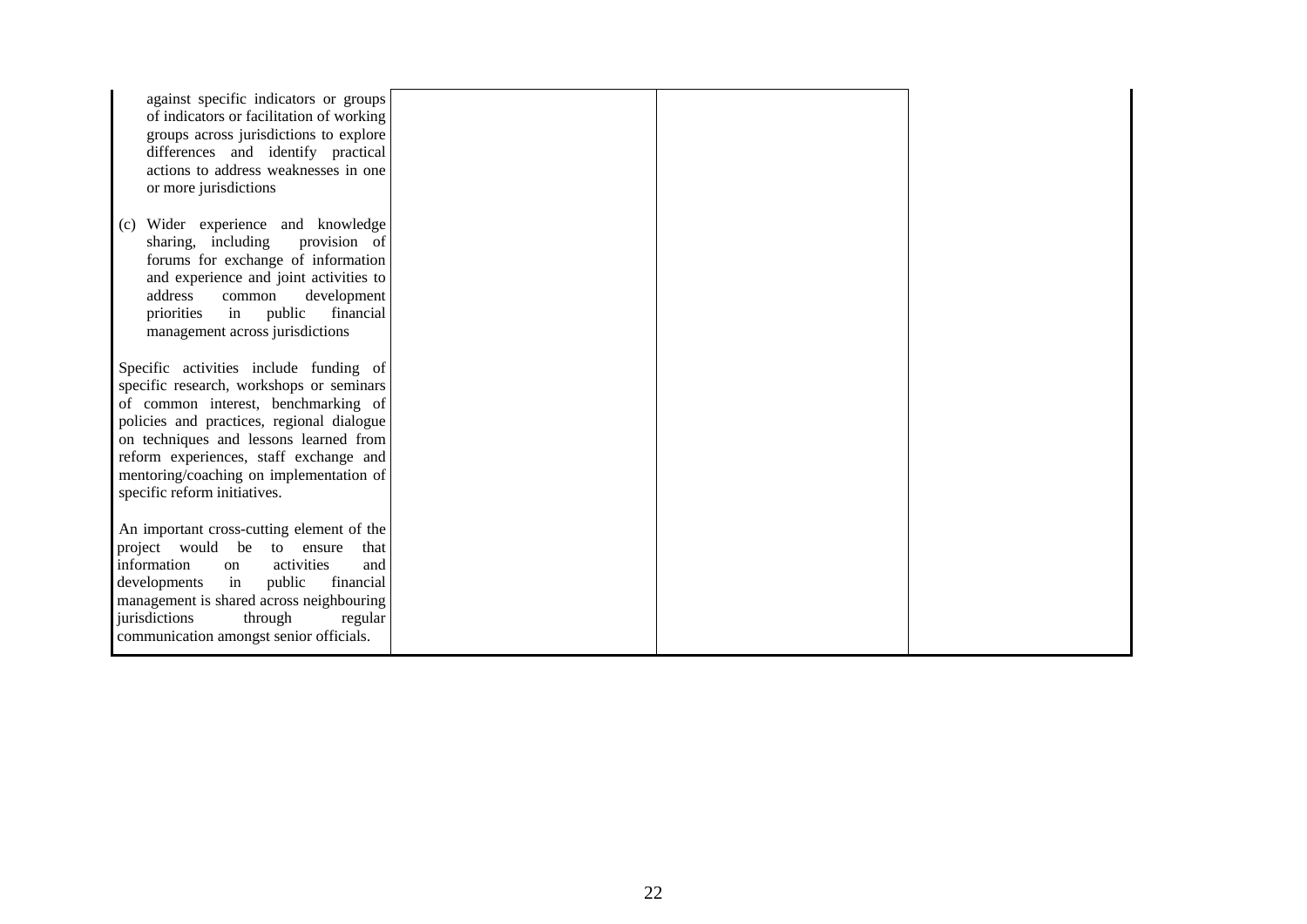| <b>Contracted</b>           | 2010 Q2   | 2010 Q3 | 2010 Q4 | <b>2011 Q1</b>      | 2011 Q <sub>2</sub> | 2011 Q3 | 2011 Q4 | <b>2012 Q1</b>      | 2012 Q <sub>2</sub> | 2012 Q3 | 2012 Q4 | 2013 Q1             | 2013 Q <sub>2</sub> | 2013 Q3 | <b>2014 Q1</b> |
|-----------------------------|-----------|---------|---------|---------------------|---------------------|---------|---------|---------------------|---------------------|---------|---------|---------------------|---------------------|---------|----------------|
| Administration<br>Agreement | 1 000 000 |         |         |                     |                     |         |         |                     |                     |         |         |                     |                     |         |                |
| Cumulated                   | 1 000 000 |         |         |                     |                     |         |         |                     |                     |         |         |                     |                     |         |                |
| <b>Disbursed</b>            | 2010 Q3   | 2010 Q4 | 2011 Q1 | 2011 Q <sub>2</sub> | 2011 Q3             | 2011 Q4 | 2012 Q1 | 2012 Q <sub>2</sub> | 2012 Q3             | 2012 Q4 | 2013 Q1 | 2013 Q <sub>2</sub> | 2013 Q3             | 2013 Q4 | 2014 Q1        |
|                             |           |         |         |                     |                     |         |         |                     |                     |         |         |                     |                     |         |                |
| Administration<br>Agreement | 250 000   |         |         |                     | 350 000             |         |         |                     | 350 000             |         |         |                     |                     |         | 50 000         |

# **ANNEX 2: Amounts (in EUR) contracted and disbursed by quarter for the project**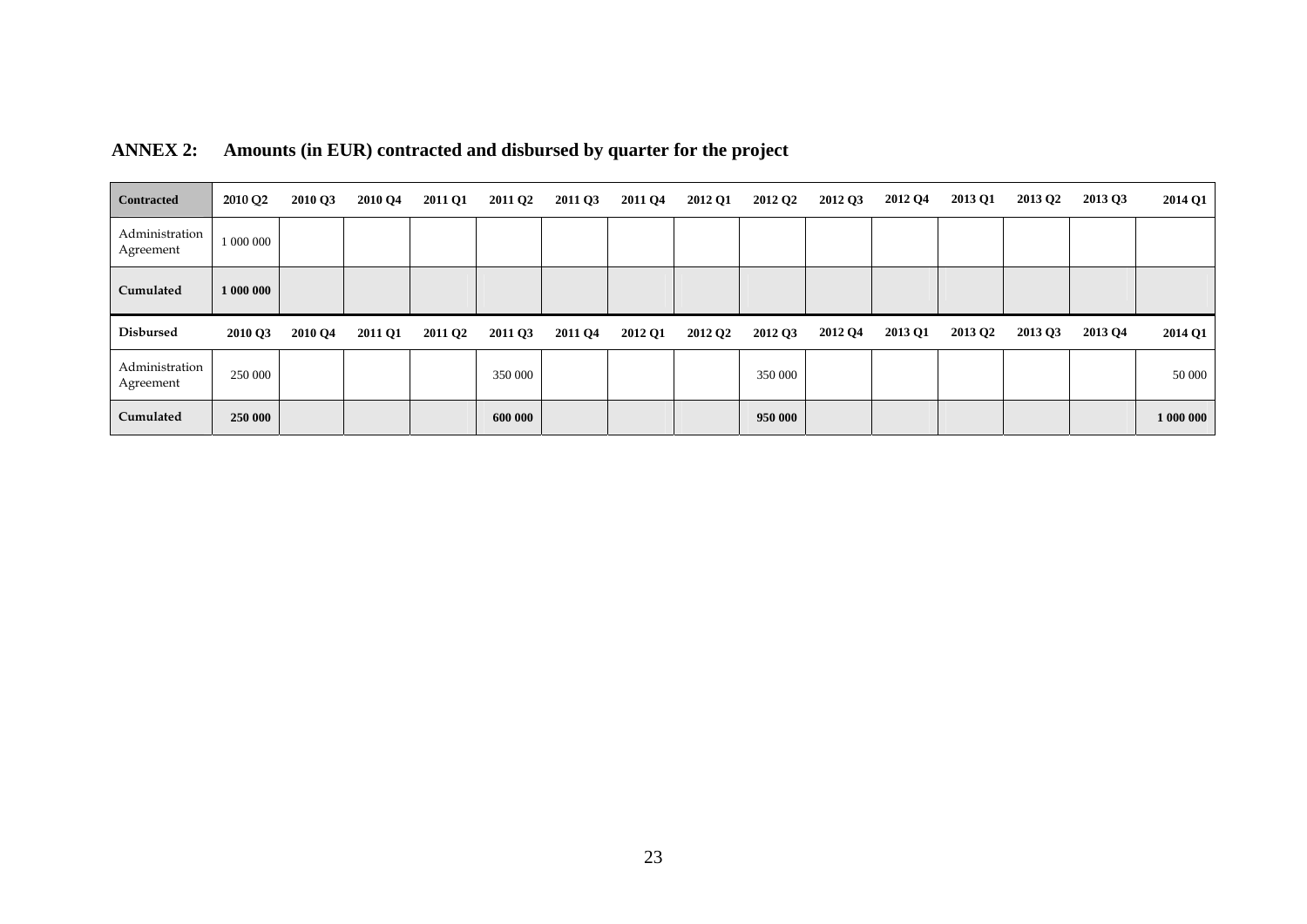#### **ANNEX 3. Description of Institutional Framework**

In all Beneficiaries the principal institutions that would be associated with the project would include the Ministries of Finance, State Audit Institutions, public procurement authorities, parliamentary committees responsible for budget and financial matters, taxation and treasury administrations at the central government level.

Each beneficiary has a legislative framework underpinning the institutional framework consisting of organic budget laws, laws on external audit, procurement, taxation and often internal audit and financial control. In some instances, the constitutions include provisions for the establishment of key institutions such as the state audit institution.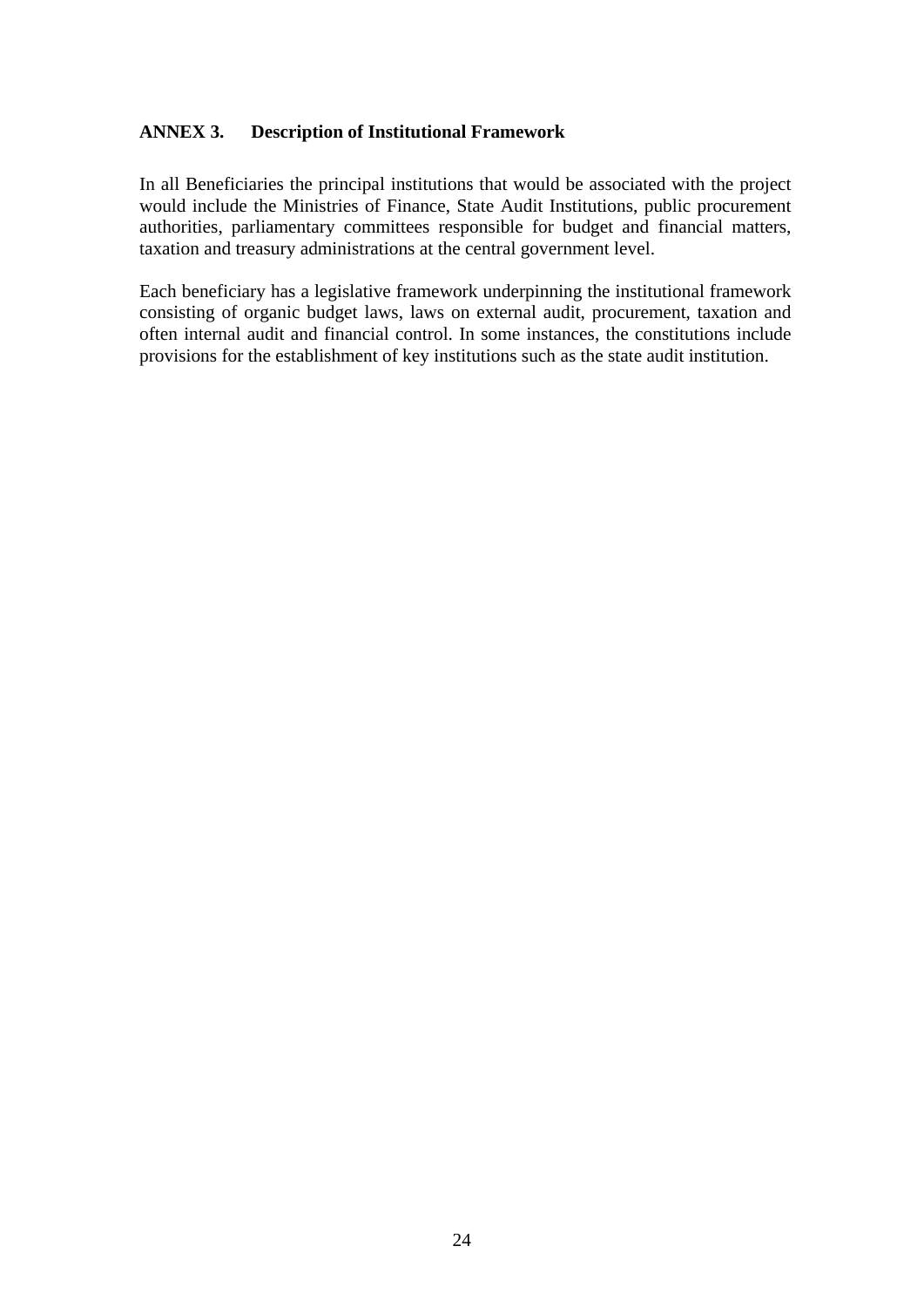#### **ANNEX 4: Reference to laws, regulations and strategic documents**

- − Council Decision of 18 February 2008 (2008/210/EC) on the principles, priorities and conditions contained in the European Partnership with Albania and repealing Decision 2006/54/EC
- − Council Decision of 18 February 2008 (2008/211/EC) on the principles, priorities and conditions contained in the European Partnership with Bosnia and Herzegovina and repealing Decision 2006/55/EC
- − Council Decision of 12 February 2008 on the principles, priorities and conditions contained in the Accession Partnership with Croatia and repealing Decision 2006/145/EC
- − Council Decision of 18 February 2008 (2008/212/EC) on the principles, priorities and conditions contained in the Accession Partnership with the former Yugoslav Republic of Macedonia and repealing Decision 2006/57/EC
- − Council Decision of 22 January 2007 (2007/49/EC) on the principles, priorities and conditions contained in the European Partnership with Montenegro.
- − Council Decision of 18 February 2008 (2008/213/EC) on the principles, priorities and conditions contained in the European Partnership with Serbia including Kosovo as defined by United Nations Security Council Resolution 1244 of 10 June 1999 and repealing Decision 2006/56/EC
- − Multi-Beneficiary Multi-annual Indicative Planning Document (2009/2011)